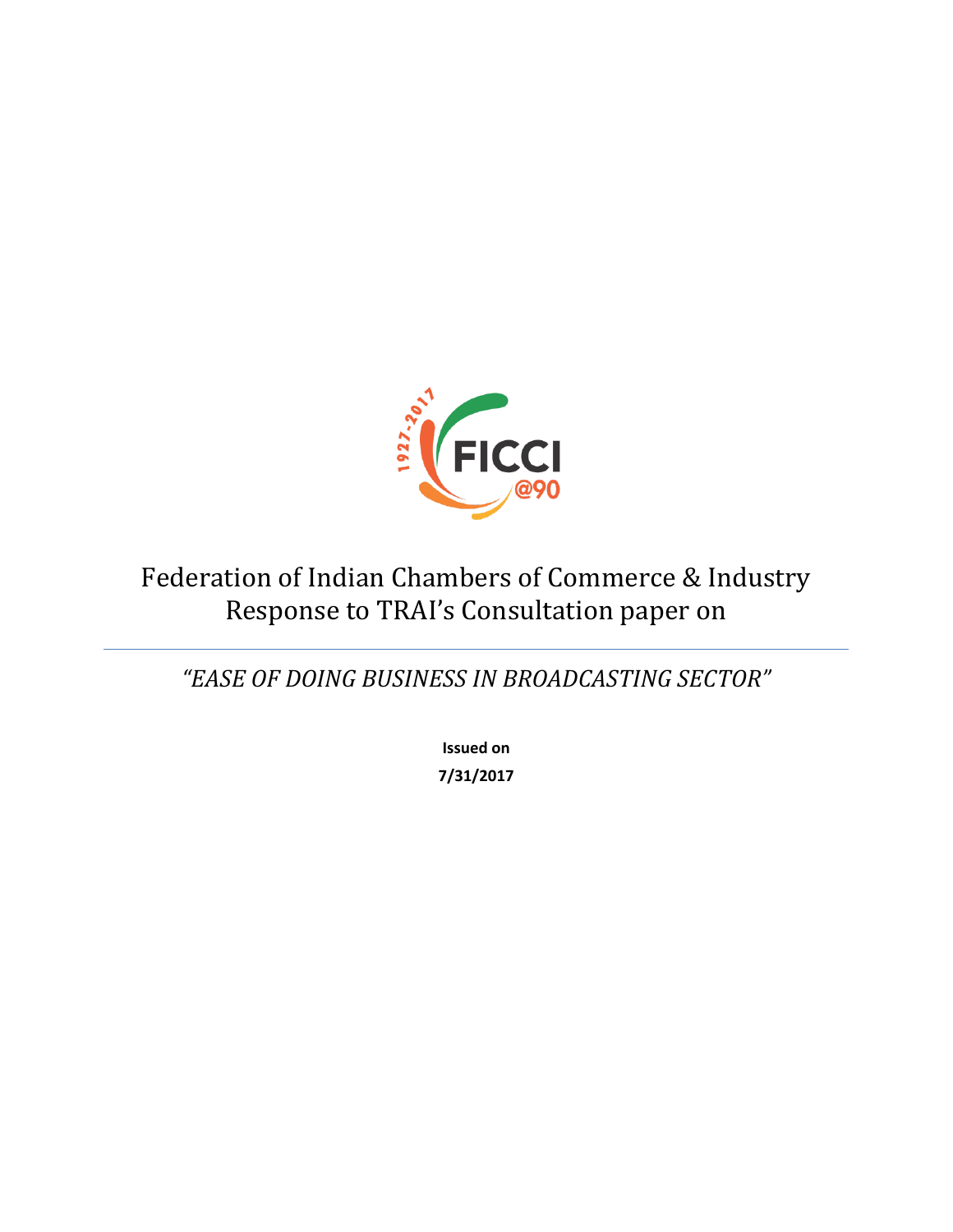

## **Issues related to Satellite TV Channels**

| Q5.       | Is present framework of seeking permission for temporary up<br>linking of live coverage of events of national importance 25<br>including sports events is complicated and restrictive? If yes,<br>what changes do you suggest and why? Give your suggestions<br>with justification.                                                                                                             |
|-----------|-------------------------------------------------------------------------------------------------------------------------------------------------------------------------------------------------------------------------------------------------------------------------------------------------------------------------------------------------------------------------------------------------|
| Response: | We recommend that the present framework needs simplification and<br>changes.<br>The Need for 'National Media Policy'                                                                                                                                                                                                                                                                            |
|           | • The Indian Television market is second largest in the<br>world with Rs. 247 million television households as per<br>2011 census. Till 1992, Indian television majorly<br>comprised of Doordarshan terrestrial television. With<br>the advent of Cable television in 1992, and the<br>availability of private TV channels, the industry<br>witnessed a rapid growth in the television markets. |
|           | • Subsequently with the licensing of DTH services in<br>2003, the Pay TV industry rapidly transformed with an<br>estimated 70 Million households opting for free or pays<br>DTH services.                                                                                                                                                                                                       |
|           | • Presently the Television industry accounts for over 45%<br>of the revenues of the Media and Entertainment (M&E)<br>industry. It is expected that this industry will expand to<br>the value Rs. 1,165.6 Billion by 2021 growing at a<br>CAGR of 14.7% as per FICCI KPMG Indian Media<br>Entertainment Report 2017.                                                                             |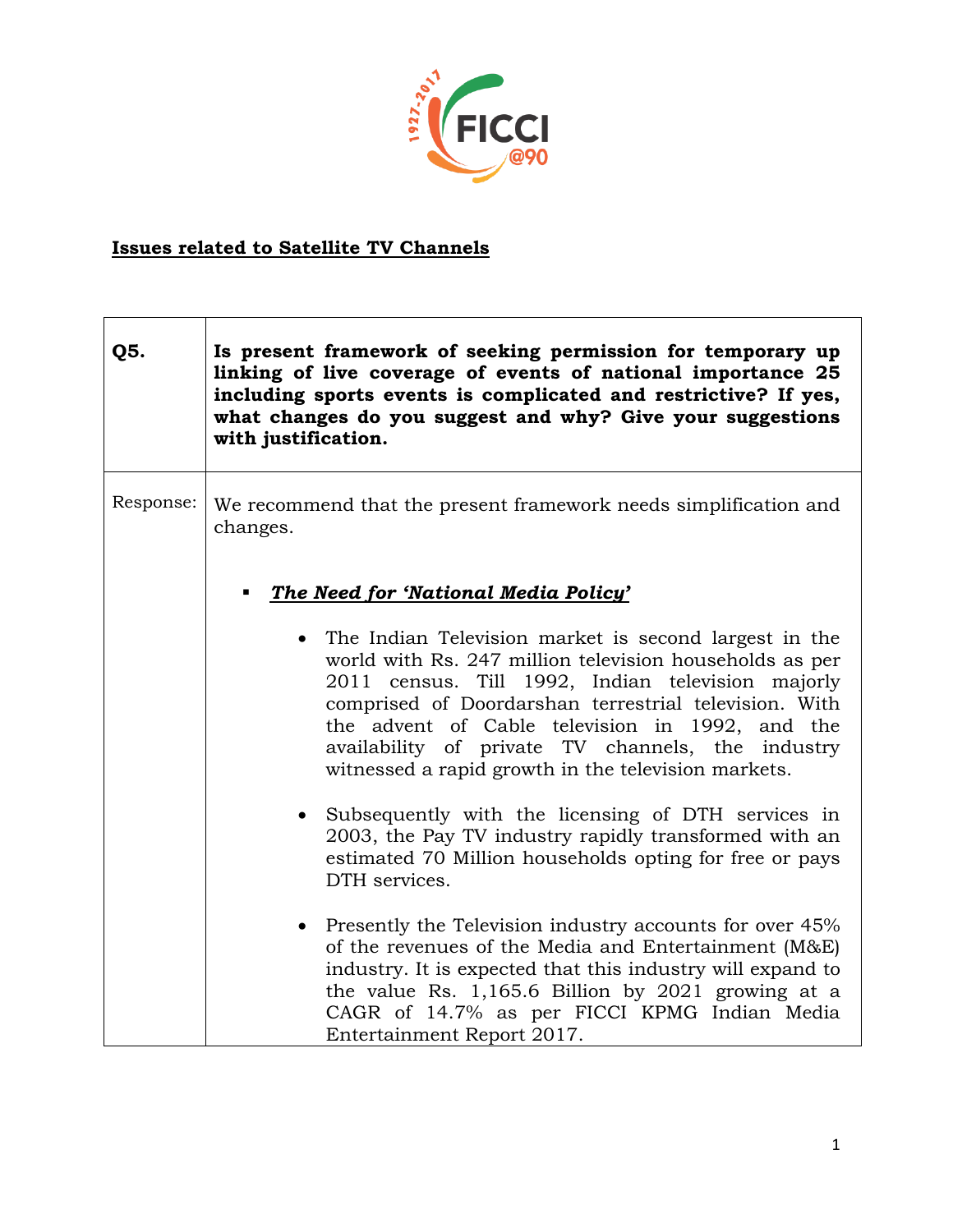

#### The Indian M&E industry: Size

| <b>Overall industry</b><br>size (INR billion)<br>(For calendar years) | 2011  | 2012  | 2013  | 2014   | 2015   | 2016   | <b>Growth</b><br>in 2016<br>over<br>2015 |
|-----------------------------------------------------------------------|-------|-------|-------|--------|--------|--------|------------------------------------------|
| <b>TV</b>                                                             | 329.0 | 370.1 | 417.2 | 474.9  | 542.2  | 588.3  | 8.5%                                     |
| <b>Print</b>                                                          | 208.8 | 224.1 | 243.2 | 263.4  | 283.4  | 303.3  | $7.0\%$                                  |
| Films                                                                 | 92.9  | 112.4 | 125.3 | 126.4  | 138.2  | 142.3  | $3.0\%$                                  |
| Digital advertising                                                   | 15.4  | 21.7  | 30.1  | 43.5   | 60.1   | 76.9   | $28.0\%$                                 |
| Animation and VFX                                                     | 31.0  | 35.3  | 39.7  | 44.9   | 51.1   | 59.5   | 16.4%                                    |
| Gaming                                                                | 13.0  | 15.3  | 19.2  | 23.5   | 26.5   | 30.8   | $16.2\%$                                 |
| 00H                                                                   | 17.8  | 18.2  | 19.3  | 22.0   | 24.4   | 26.1   | $7.0\%$                                  |
| Radio                                                                 | 11.5  | 12.7  | 14.6  | 17.2   | 19.8   | 22.7   | $14.6\%$                                 |
| Music                                                                 | 9.0   | 10.6  | 9.6   | 9.8    | 10.8   | 12.2   | $13.0\%$                                 |
| <b>Total</b>                                                          | 728.4 | 821.0 | 918.1 | 1025.5 | 1156.5 | 1262.1 | 9.1%                                     |

Source: KPMG in India's analysis and estimates, 2016-17

#### The Indian M&E industry: Projections

| <b>Overall industry</b><br>size (INR billion)<br>(For calendar years) | 2016   | 2017P  | 2018P  | 2019P  | 2020P   | 2021P  | <b>CAGR</b><br>$(2016 -$<br>2021P) |
|-----------------------------------------------------------------------|--------|--------|--------|--------|---------|--------|------------------------------------|
| TV                                                                    | 588.3  | 651.0  | 750.9  | 876.8  | 1.014.5 | 1165.6 | 14.7%                              |
| Print                                                                 | 303.3  | 325.0  | 350.4  | 378.5  | 405.6   | 431.1  | 7.3%                               |
| Films                                                                 | 142.3  | 155.0  | 166.0  | 178.2  | 191.6   | 206.6  | 7.7%                               |
| <b>Digital advertising</b>                                            | 76.9   | 101.5  | 134.0  | 174.3  | 226.5   | 294.5  | 30.8%                              |
| Animation and VFX                                                     | 59.5   | 69.5   | 81.2   | 95.5   | 111.9   | 131.7  | $17.2\%$                           |
| Gaming                                                                | 30.8   | 37.2   | 44.2   | 52.2   | 60.7    | 71.0   | 18.2%                              |
| <b>OOH</b>                                                            | 28.1   | 29.0   | 32.5   | 36.4   | 40.8    | 45.7   | 11.8%                              |
| Radio                                                                 | 22.7   | 26.4   | 30.7   | 35.9   | 41.5    | 47.8   | 16.1%                              |
| Music                                                                 | 12.2   | 14.0   | 16.3   | 19.0   | 22.1    | 25.4   | 15.8%                              |
| <b>Total</b>                                                          | 1262.1 | 1408.7 | 1606.2 | 1846.7 | 2115.2  | 2419.4 | 13.9%                              |

 As per our FICCI-KPMG Report 2017: Television is expected to grow at a CAGR of 14.7 per cent over the next five years as both advertisement and subscription revenues are projected to exhibit strong growth at 14.4 per cent and 14.8 per cent, respectively. The long term forecast for the television segment remains robust due to strong economic fundamentals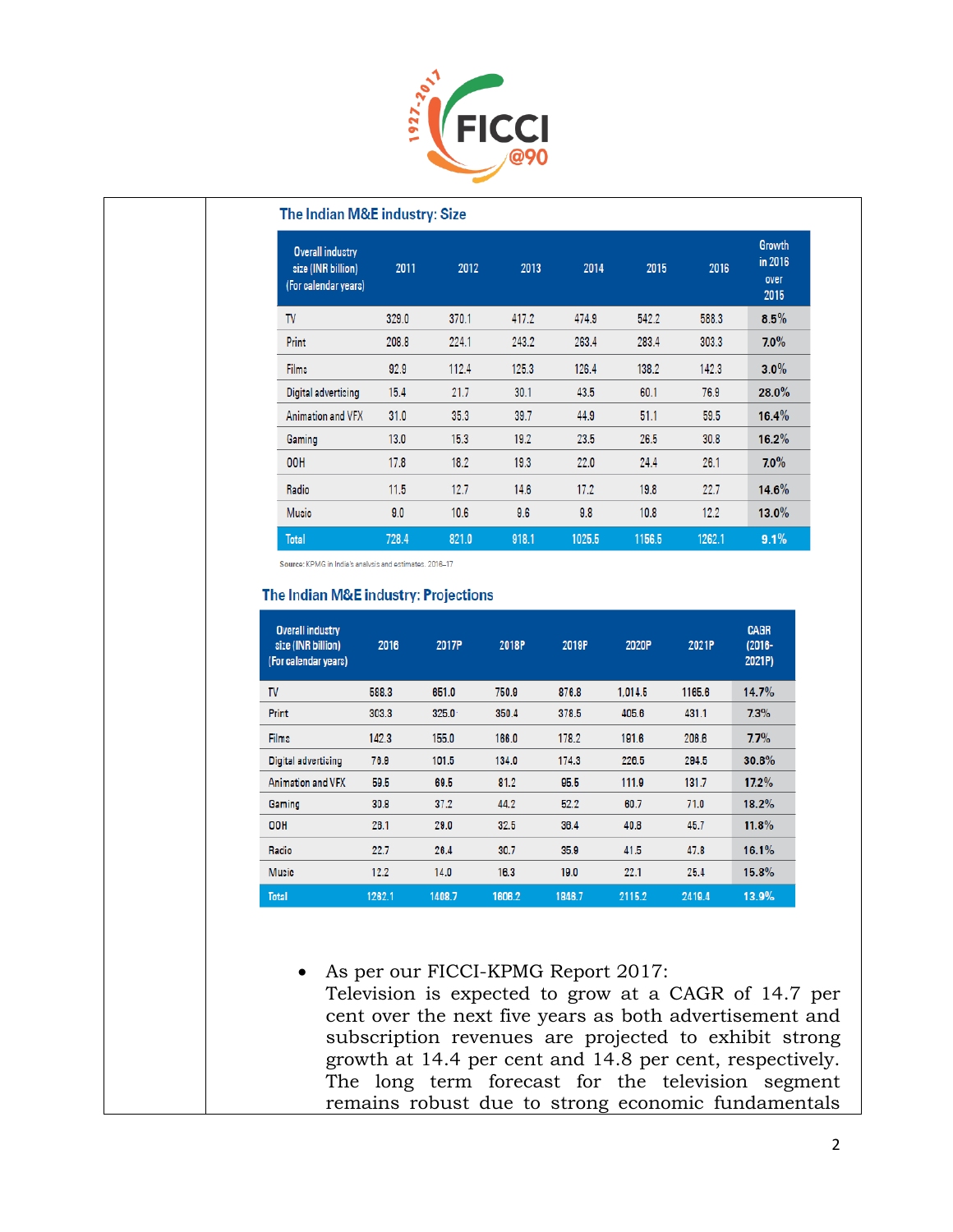

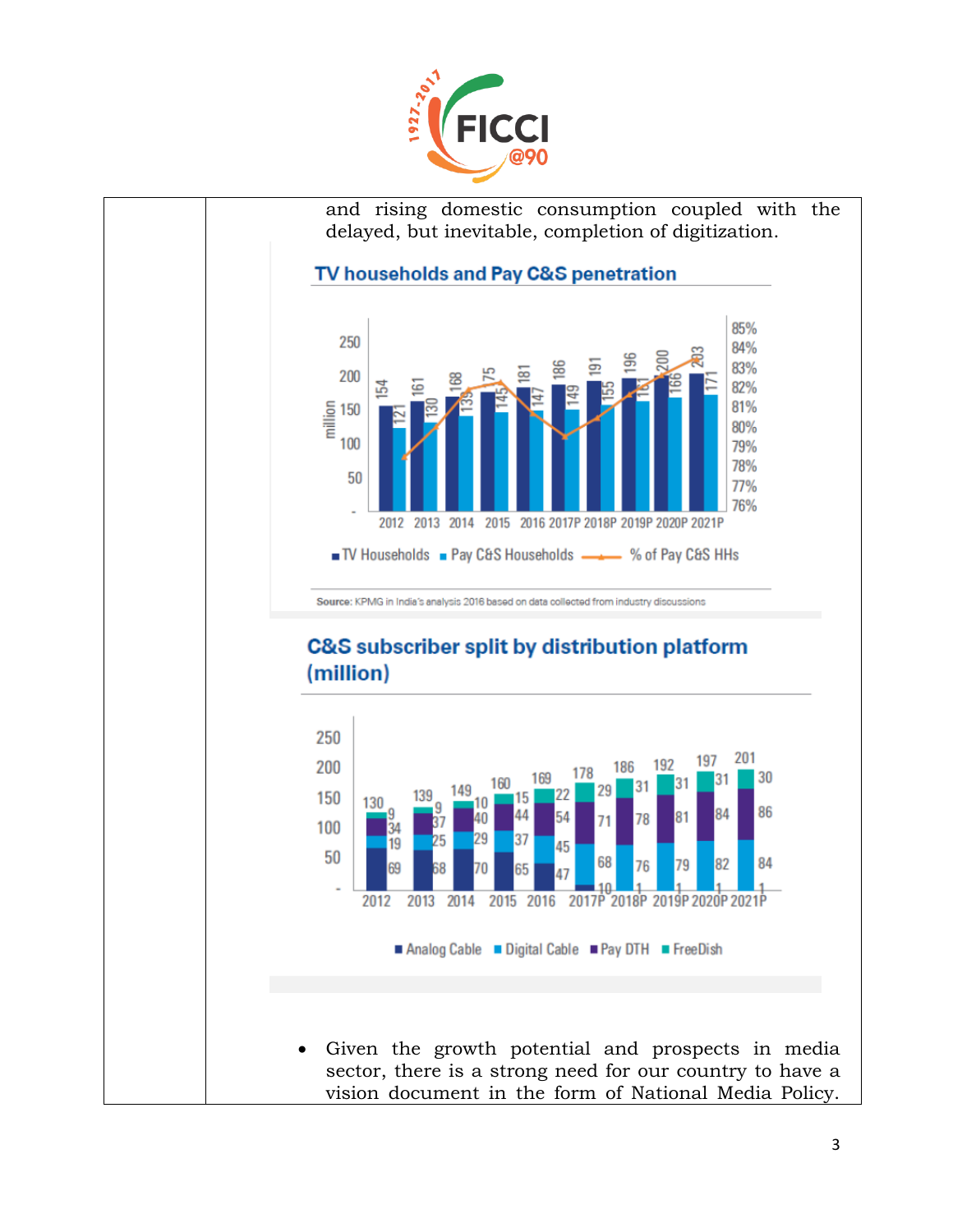

Once created, it will aid as a one stop reference document for all the entities interested in either setting up a new organization or scaling up their existing businesses.

- As a matter of illustration, telecom sector has a National Telecom Policy in place since 1999 which has gone through two to three rounds of revision to match the growth and dynamics of the sector. The tremendous growth achieved by Telecom sector in India would not have been possible without a well-defined Telecom Policy.
- A policy document not only specifies the growth targets but also outlines the means and measures required to achieve the same. We need similar vision document in broadcasting sector also to ensure the orderly growth and development of this sector.
- Thus it is recommended that a policy document must be formulated containing a detailed Broadcasting and Content Distribution policy framework for at least next five years so that the requisite resources could be mobilized and channelized towards achievement of the laid down targets for the Broadcasting sector.

#### *Changes required in the UPLINKING AND DOWNLINKING guidelines*

*APPOINTMENT OF DIRECTORS*

*Uplinking Guidelines*

*5.10. It will be obligatory on the part of the company to take prior permission from the Ministry of Information & Broadcasting before effecting any change in the CEO/ Board of Directors.*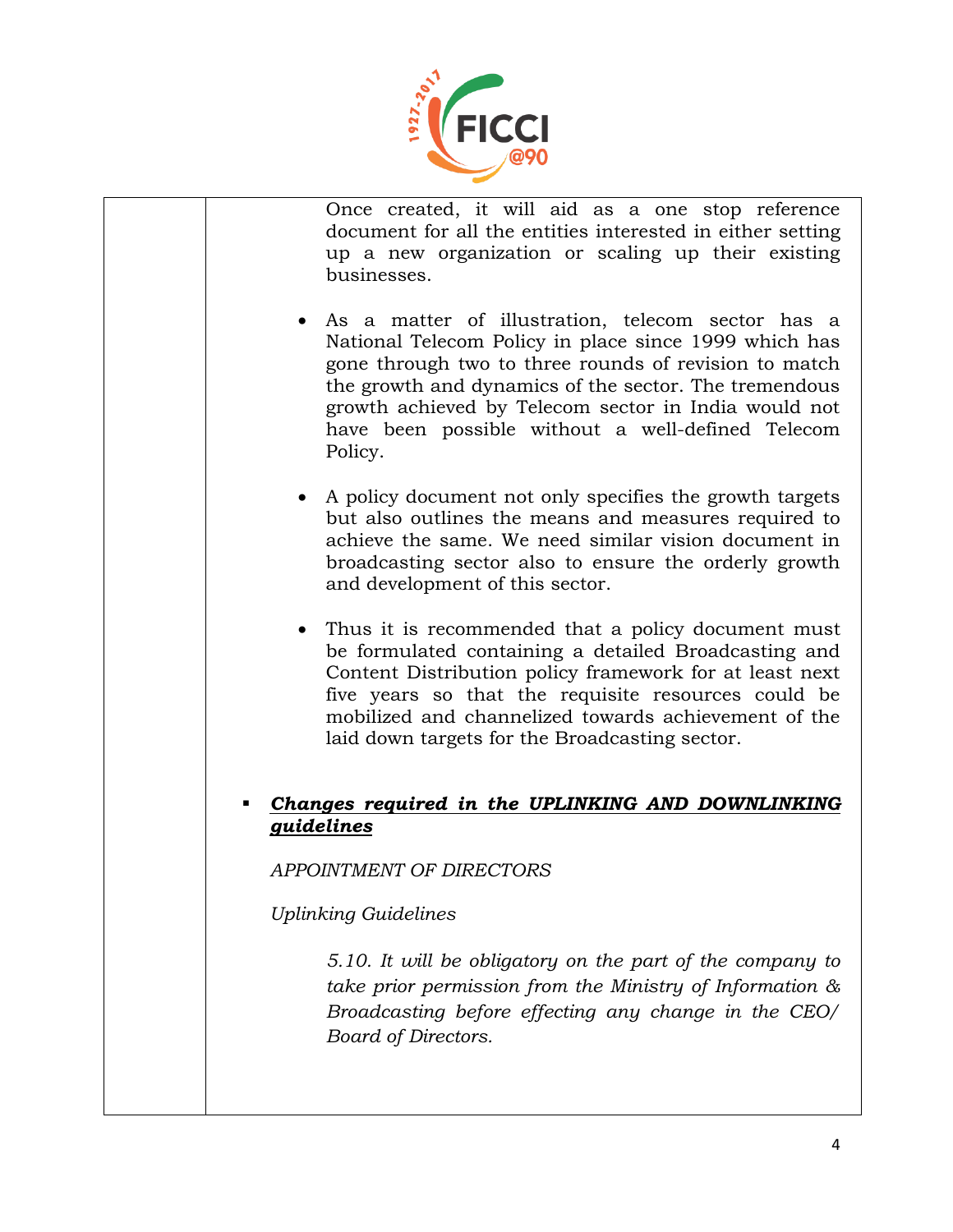

#### *Downlinking Guidelines*

*1.6. The applicant company must provide names and details of all the Directors of the Company and key executives such as Chairperson, MD, COO, CEO, CTO, CFO and Head of Marketing, etc. to get their national security clearance.* 

*5.11 The applicant company shall give intimation to Ministry of Information and Broadcasting regarding change in the directorship, key executives or foreign direct investment in the company, within 15 days of such a change taking place. It shall also obtain security clearance for such changes in its directors and key executives.*

#### *Challenges faced by the Industry*

- The above mentioned stipulation of prior permission as set out in Clause 5.10 of the Uplinking Guidelines is creating practical problems and difficulties. It may be appreciated that it is not possible to wait till the permission is granted by the Ministry of Information & Broadcasting ("Ministry") as the security clearance of the proposed Director takes considerable time, sometimes stretching up to even 9-12 months.
- It is pertinent to note that as per The Companies Act, 2013 and the requirements of the listing arrangements with Stock Exchanges, a public listed company is required to appoint certain number of Directors including Independent Directors, nominees of Financial Institutions, Women Director(s) on the Board which are required to be intimated/communicated to the Stock exchange as well by the listed companies. Further, there are mandatory changes in directorship prescribed under SEBI Regulations/Companies Act which are to be complied in a timely manner by the listed companies. Moreover, in case of listed entities lot of sensitivities are involved around Board appointments and/or any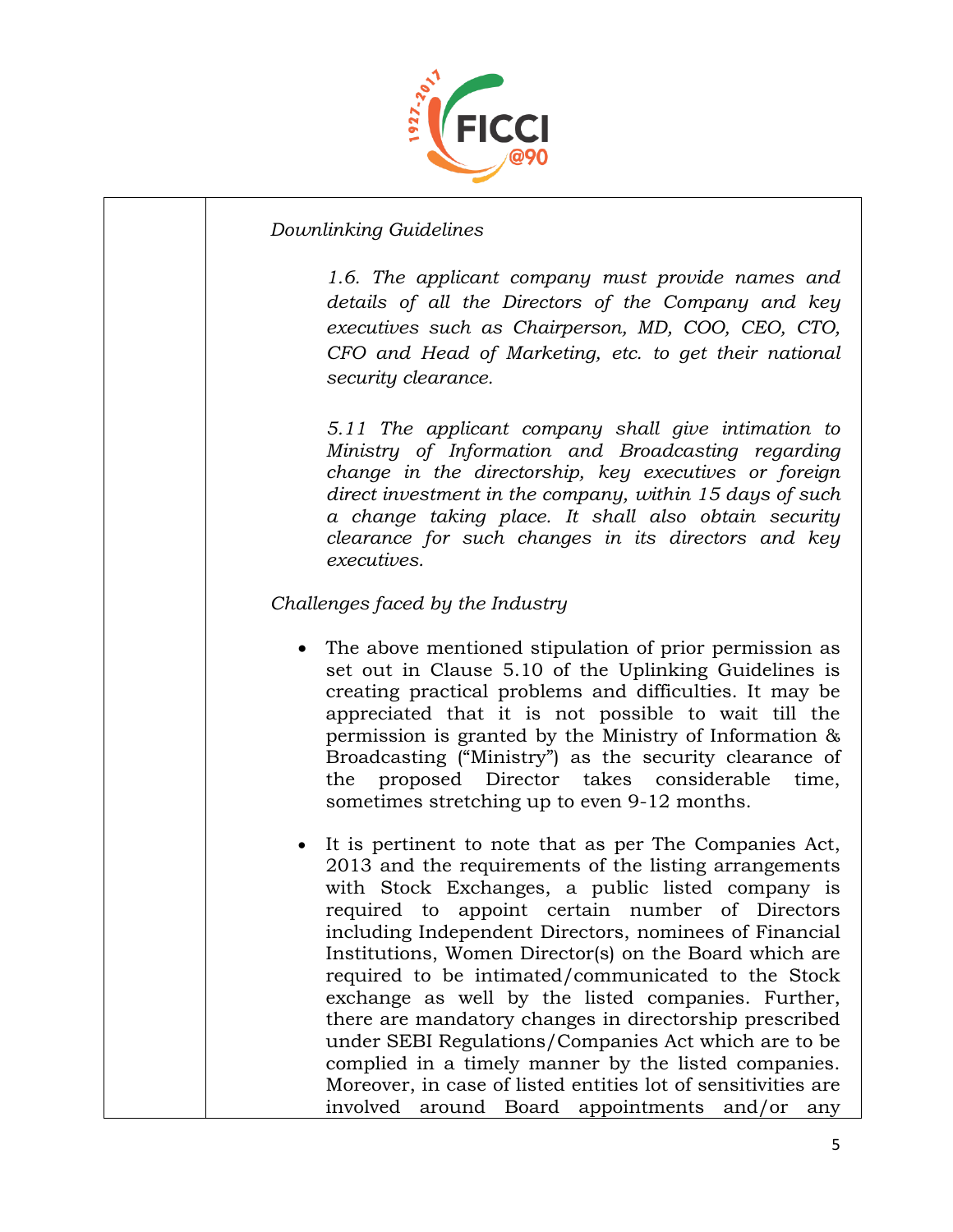

change therein as these appointments/changes impact the market price of the shares of the company.

- The requirement of appointment of Independent Directors is there even in the case of an unlisted public company. In the event an Independent Director resigns, such a company would have to wait till approval of the Ministry is received prior to appointment of another Independent Director and unable to comply with the provisions of The Companies Act, 2013. In the case of a private company with two directors (minimum requirement under the Companies Act, 2013), if one of them resigns such company's ability to appoint another director to replace the resigning director is restrained until receipt of the approval from the Ministry for the new director.
- The purpose of furnishing the details of Board of Directors and/or any change therein is to obtain security clearance. In fact, the intent of the Guidelines is to have only "intimation of change" so that the process of security clearance for such changes in Directors and Key Executives could be initiated by the Ministry. It is for this reason that the Downlinking Guidelines vide Clause 5.11 provide only for "intimation" rather than "prior approval/permission".

#### *Recommendation*

To address the challenges as set out herein above, it is recommended that the following process be considered by the MIB with respect to security clearance of the Directors:

- An intimation to be sent by the Company to the Ministry along with details of the new Director appointed on the Board of the Company within seven (7) days from the date of appointment;
- Unless anything to the contrary is received by the Company from the Ministry, the Director's appointment shall be deemed as approved by the Ministry;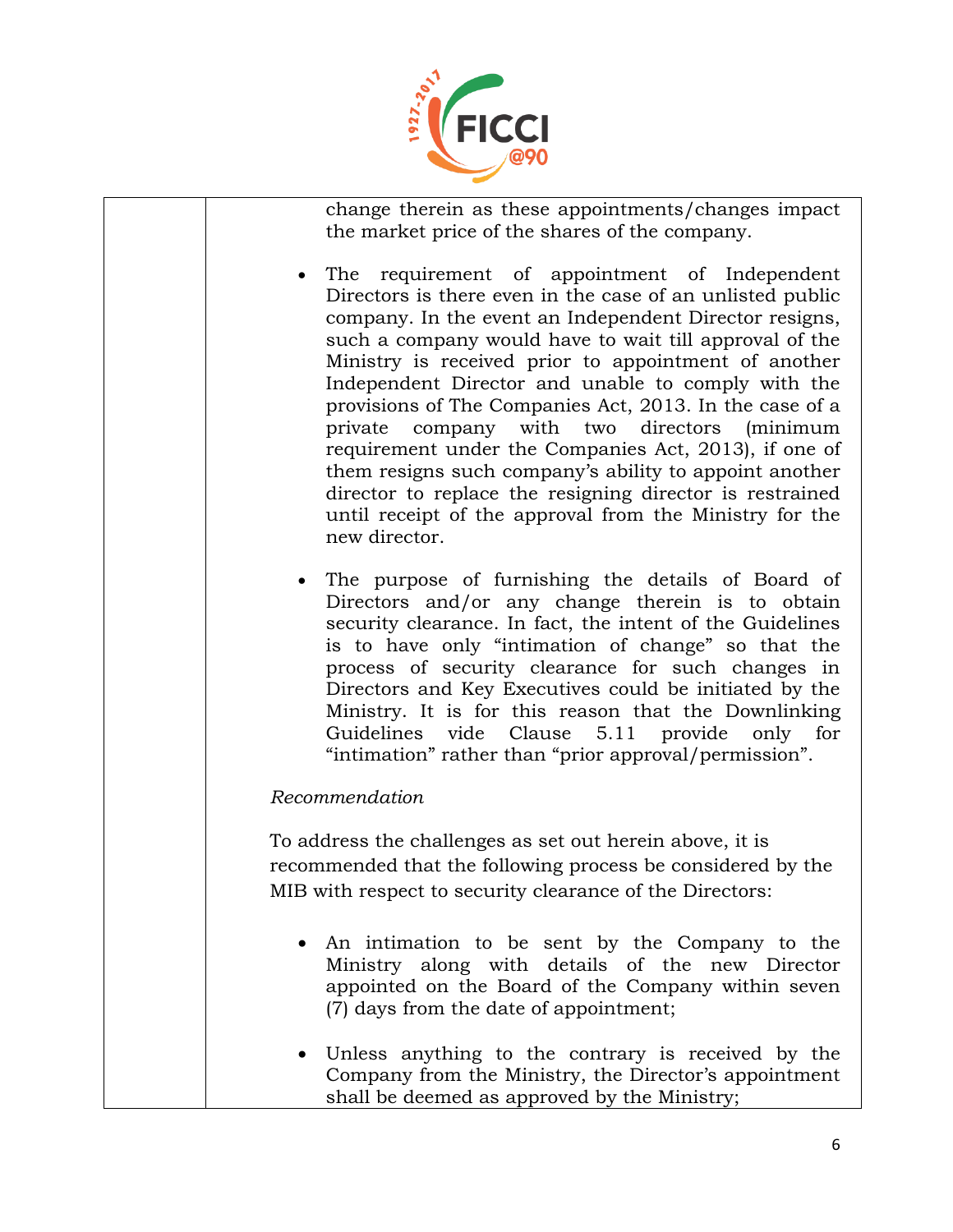

 Upon receipt of the security clearance from the Ministry of Home Affairs (MHA), the Ministry shall communicate the same to the Company; The validity of security clearance of the newly appointed Director(s) should be co-terminus with the validity of the security clearance of the permission holder/Company; • Such Director(s) may also be appointed as Director(s) on the Board of any other Group Company during the validity period without having to seek any fresh security clearance; There shall not be any requirement for security clearance of the Independent Directors and/or the Key Executives of the Company, provided however an intimation may be filed by the company with the Ministry in this regard within seven (7) days from the date of the appointment of such Independent Director / Key Executive(s). The aforesaid mechanism is akin to the practice already adopted by the Ministry on issuance of provisional licenses to the Multi System Operators (MSOs) to enable them to commence their operations in the Digital Addressable System (DAS). The recommended process shall ensure that the existing Broadcasting Entities as also the Companies seeking new licenses/permission from the Ministry for Uplinking/Downlinking Television Channels are not put to any hardships relating to appointment of Directors and will further enable the objective of achieving Ease of Doing Business in India.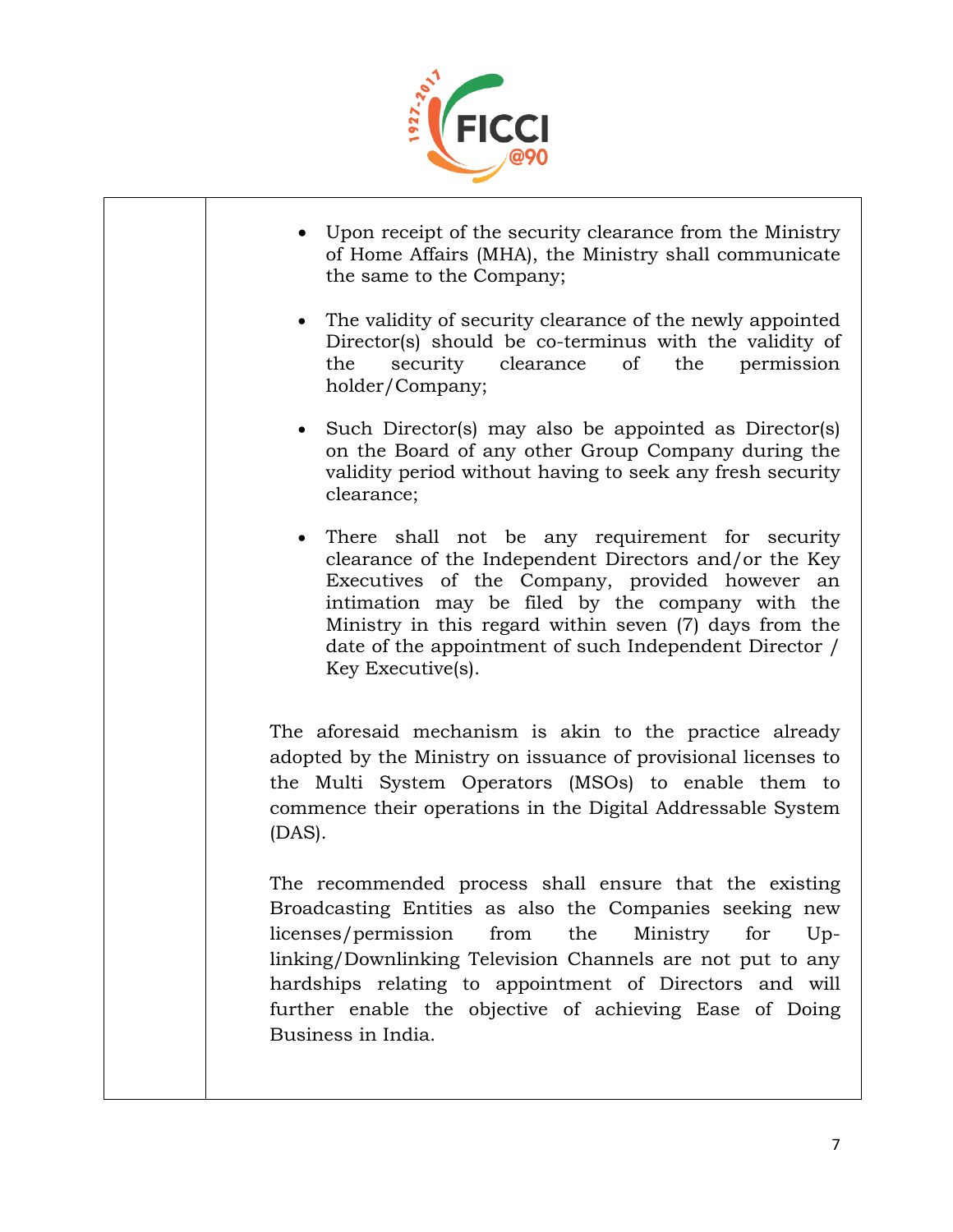

#### *Security Clearance of the Companies*

*Uplinking Guidelines*

- *1.2 On the basis of information furnished in the application form, if the applicant is found eligible, its application will be sent for security clearance to the Ministry of Home Affairs and for clearance of satellite use to the Department of Space (wherever required).*
- *1.3 As soon as these clearances are received, the applicant would be asked to furnish a demand draft for an amount equal to the permission fee and Performance Bank Guarantee as applicable, payable at New Delhi, in favour of Pay & Accounts Officer, Ministry of Information & Broadcasting, Shastri Bhawan, New Delhi. Further, the applicant company in respect of Para 1, 2 or 3 above would be required to sign an agreement titled as "Grant of Permission Agreement", in the format "Form 2", which is being prescribed separately.*

#### *Downlinking Guidelines*

- *1.4 The applicant company shall also submit full details of each channel being/proposed to be downlinked along with all other documents as prescribed in the guidelines.*
- *1.5 After scrutiny of the application if the applicant company is found eligible, the same will be sent for security clearance to the Ministry of Home Affairs. In the meanwhile, the Ministry of Information and Broadcasting will evaluate the suitability of the proposed channel for downlinking into India for public viewing.*

1.6 *In the event of the applicant company and the proposed channel being found suitable, the Ministry*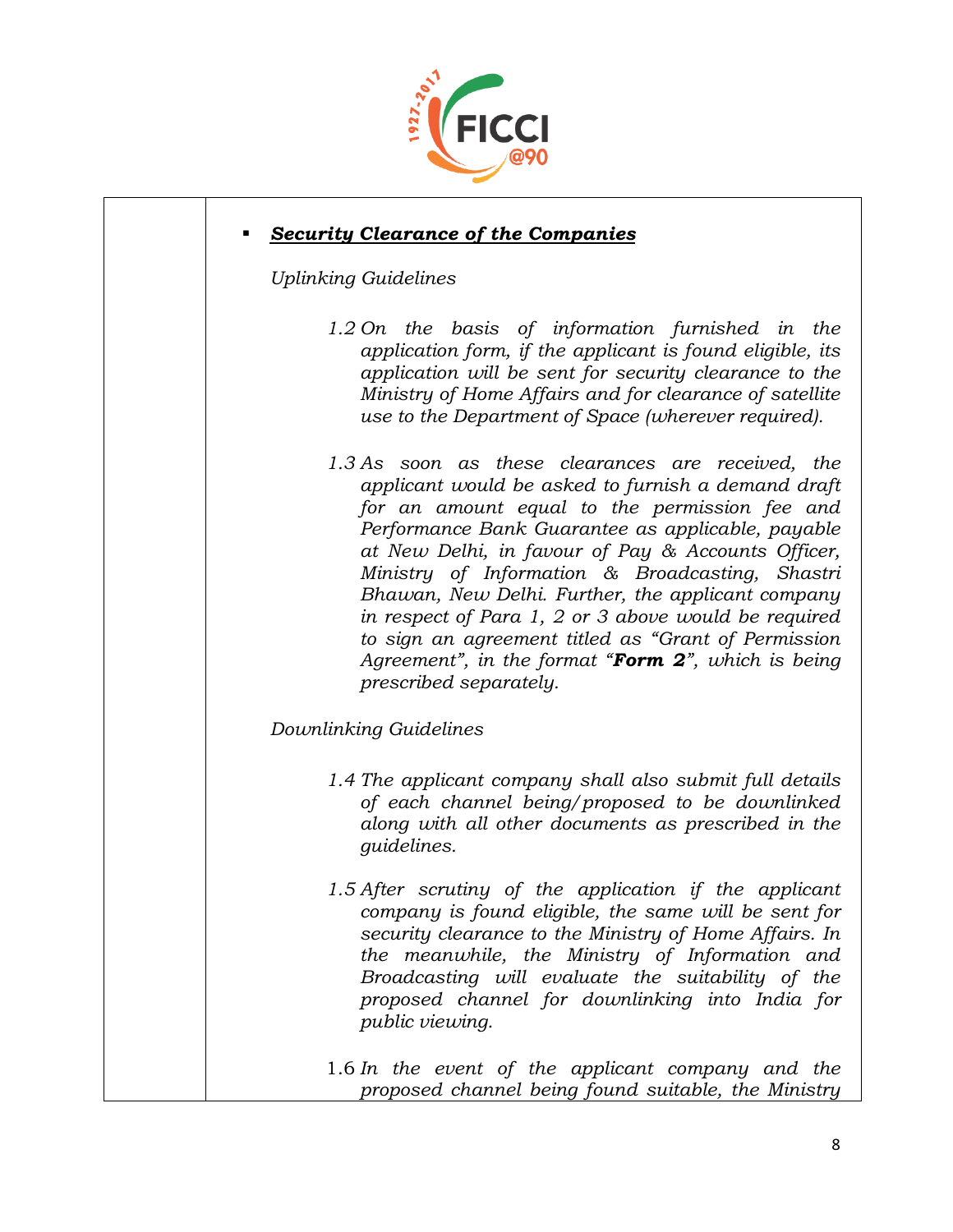

*of Information and Broadcasting will register the channel and the applicant company to enter into a grant of permission agreement with the Ministry of Information and Broadcasting, Government of India*

*Challenges faced by the Industry*

- At the outset, taking the 'Ease of Doing Business' initiative forward, the Government has liberalized the foreign investment in broadcasting business pursuant to the recent amendments in the FDI Policy whereby 100% foreign direct investment has been permitted under automatic route for Non-News channels.
- The intent and objective for investment by the new companies in Broadcasting however collapses as the companies would be unable to commence their operations for several months till uplink/downlink permission is granted, which is further dependent on Security Clearance being issued by the Ministry of Home Affairs (MHA).
- Considering the aforesaid, the stipulation of Security Clearance of the applicant companies in the Guidelines is a needless impediment for a new company to commence operations/broadcast of Non-News channels.

#### *Recommendation*

- As per the Office Memorandum dated 25.06.2014, MIB has clarified that no fresh security clearance would be sought in case security cleared company (with security cleared directors) seeks permission for additional television channel(s) within the validity period of security clearance.
- We recommend that a similar and simpler process may be considered with respect to security clearance of new *company* (ies) seeking permission for uplinking/downlinking of television channel which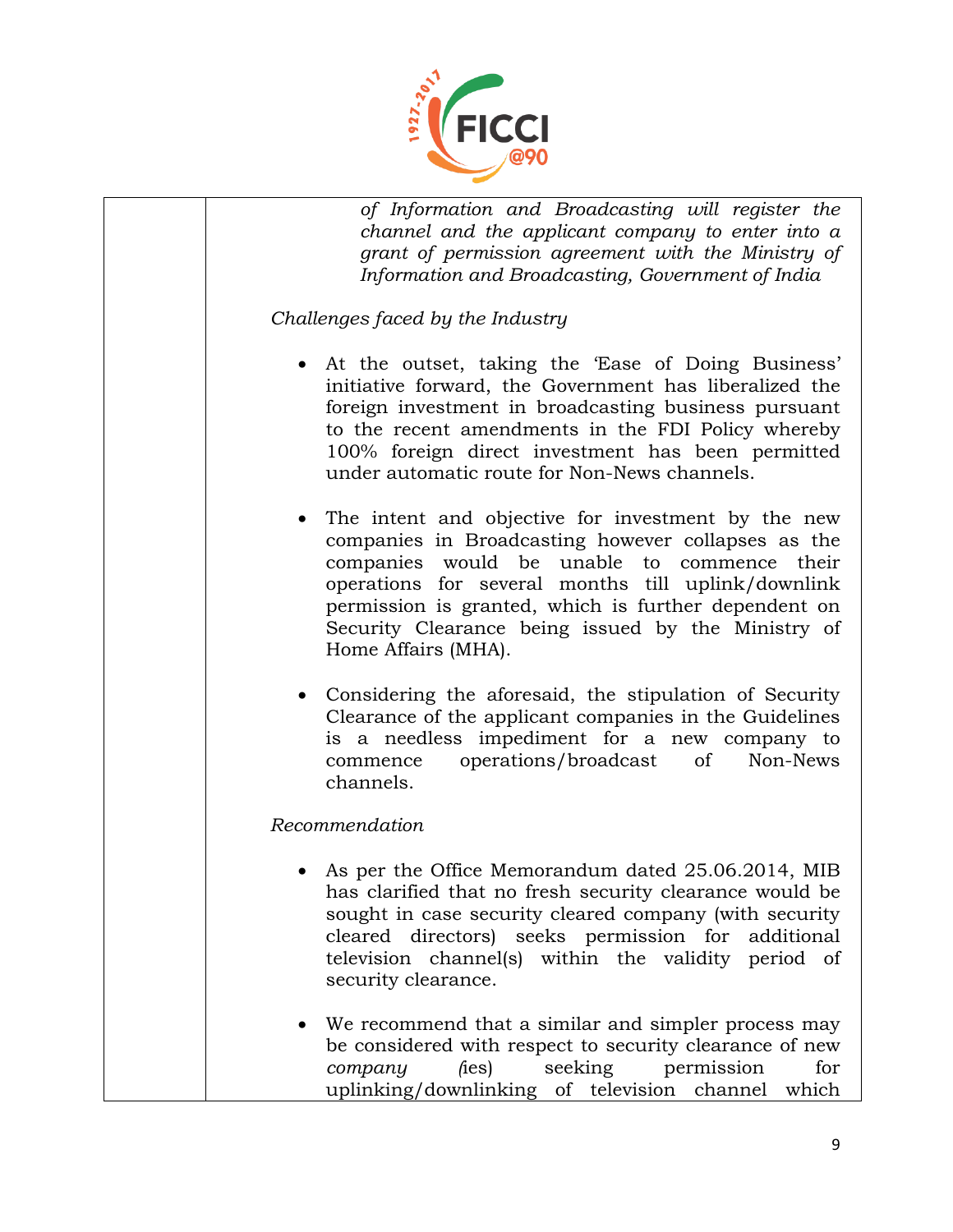

would enable introduction of new entrants in the Broadcasting industry.

- Upon receipt of an Application from a Company, the same may be sent for security clearance to the Ministry of Home Affairs (MHA), except when such an application is filed by a Company which holds a valid uplink/downlink license issued by the Ministry.
- Unless anything to the contrary is received by the Company from the Ministry, the Company should be issued the uplink/downlink permission;
- Upon receipt of the security clearance from the MHA, the Ministry shall communicate the same to the Company.
- The validity of security clearance of the Company should be co-terminus with the validity of the uplink/downlink permission granted by the Ministry during which the Company should be allowed to launch and/or acquire any number of additional TV channels without the requirement of any further security clearance.
- A time limit of 6-8 weeks is to be stipulated for MHA to submit a report on the security clearance sought by MIB.

#### *Change in the Name of the Channel and/or Logo of the channel*

There are no provisions existing in the Uplinking and/or Downlinking Guidelines regarding change in name and/or logo of the permitted television channels. An approval is however sought before giving effect to any change to the approved name/logo of the channel as per the practice followed by the Industry.

Unlike the New Channel approval wherein the other Ministries are also involved viz. MHA for security clearance and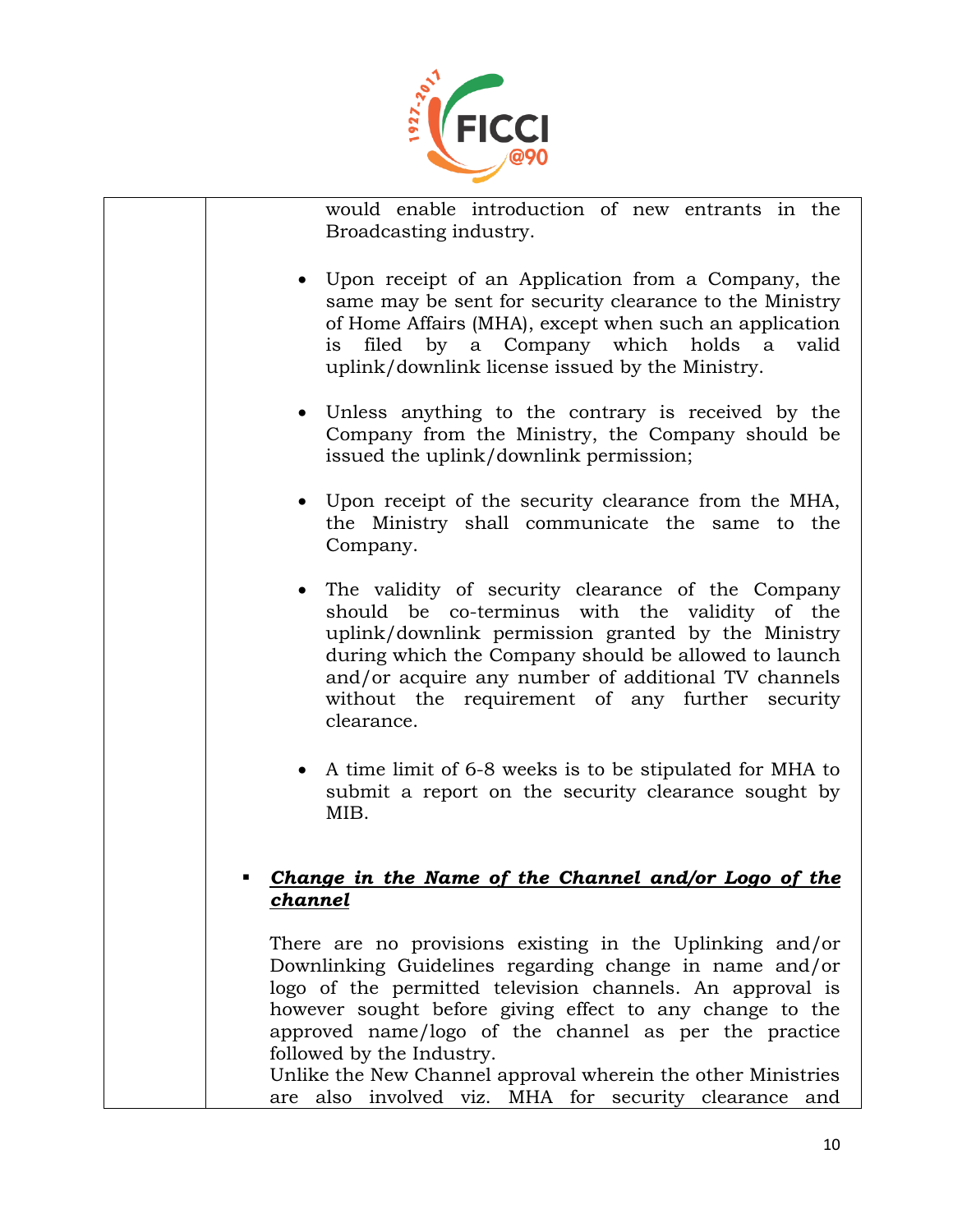

Department of Revenue for agreement vetting etc., the approval on modification/change in the name and/or logo of the channel is to be granted by the Ministry of Information & Broadcasting only.

*Challenges faced by the Industry*

- The satellite TV broadcast sector being dynamic in nature requires innovation and change in business strategy from time to time, so as to keep abreast with the changing consumer interests and tastes. Therefore, the broadcasters need to bring in new content for the consumers. This leads to change in the name and logo of their channels.
- While the Ministry grants the approval for such modifications/changes to the name/logo, the approval erroneously mandates that the company would be liable to stop telecast of new logo forthwith if the same is disallowed by Trade Marks Authority of India.
- It is our submission that the Office of the Registrar of Trademarks is not the final adjudicatory authority and such a mandate on non-use of a mark can only be effectuated by a final order of a Court of Law.
- Moreover, if the name and/or logo conflicts with that of another channel, that is an operational issue for the two channels to sort out, just as in the case of two companies using similar names or selling products with similar names.

### *Recommendation*

Once a channel is given an uplink and/or downlink permission, we are of the view that there should not be a need for further approvals or permissions in case there is any modification/change to the name and/or logo change of such channel for operational/other reasons. Having said this, we do appreciate that other departments like DOS, DOT/WPC and NOCC may need to be informed on such change of name.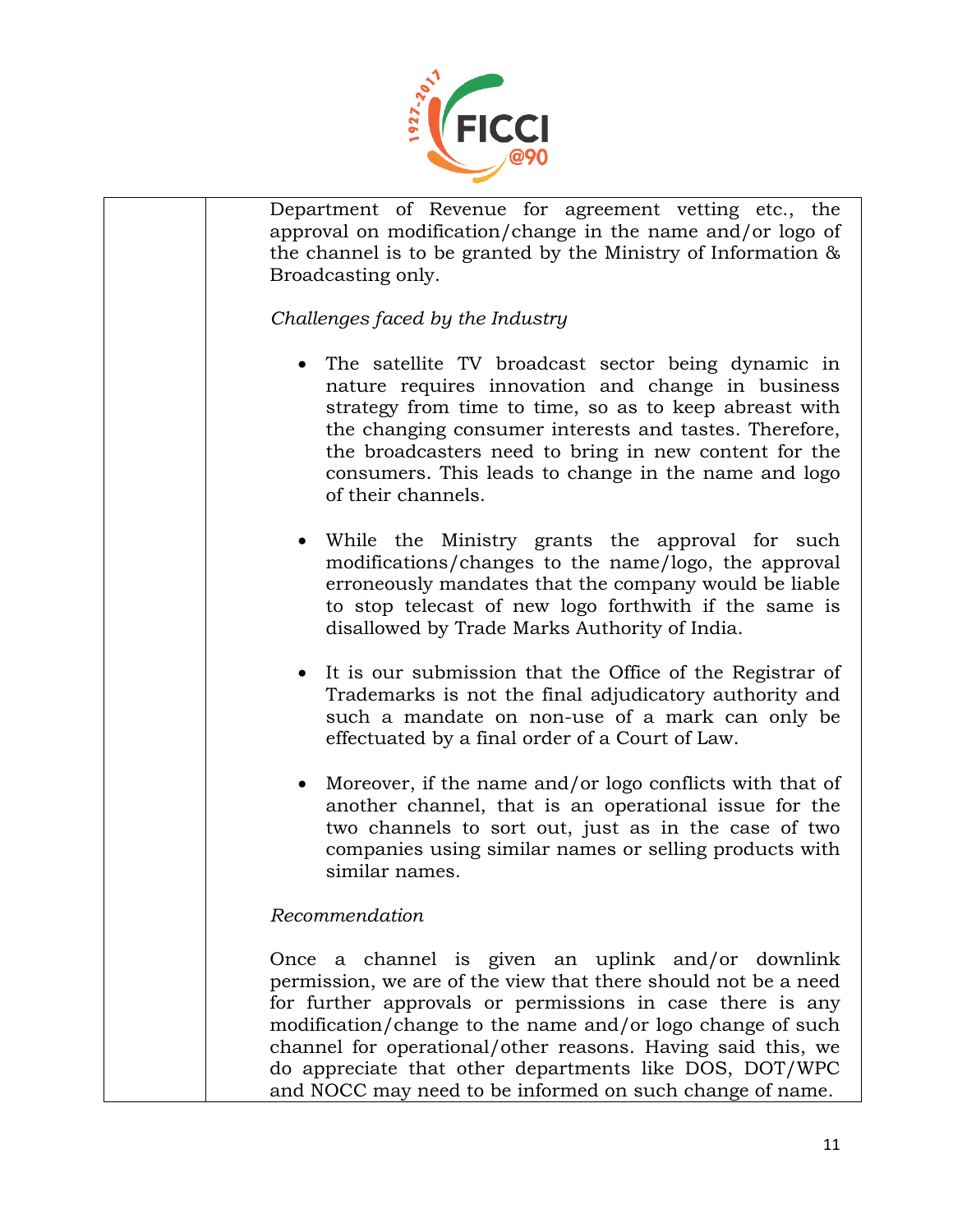

In light of this background, we suggest the following:

- A prior intimation may be filed with the Ministry for any major change in name and/or logo of the permitted channel along with appropriate details/documents for records (with a copy to WPC / NOCC);
- The entities should further be allowed to do minor variations to the font/logo of the permitted channel with an intimation to the Ministry for their records;
- This process of mere intimation should be for channels too as it is already adopted for DTH and HITS already.
- The requirement of trademark registration of logo of the TV channel should also be done away with.

### *Temporary Uplinking Permission*

#### *Uplinking Guidelines*

*"6.4 All Foreign channels, permitted entertainment channels uplinked from India and companies/individuals not covered in 6.1, 6.2 and 6.3 as above will be required to seek temporary uplinking permission for using SNG/DSNG for any live coverage/footage collection and transmission on case to case basis."*

For any live telecast of an event on a non-news and current affairs channel, temporary uplinking permission is required to be obtained from the MIB. Along with the application for seeking such permission, the applicant broadcasting entity which downlinks the uplinked feed, is required to submit bandwidth arrangement as well as teleport permission. After the receipt of MIB permission, the applicant broadcasting entity is also required to obtain the permission from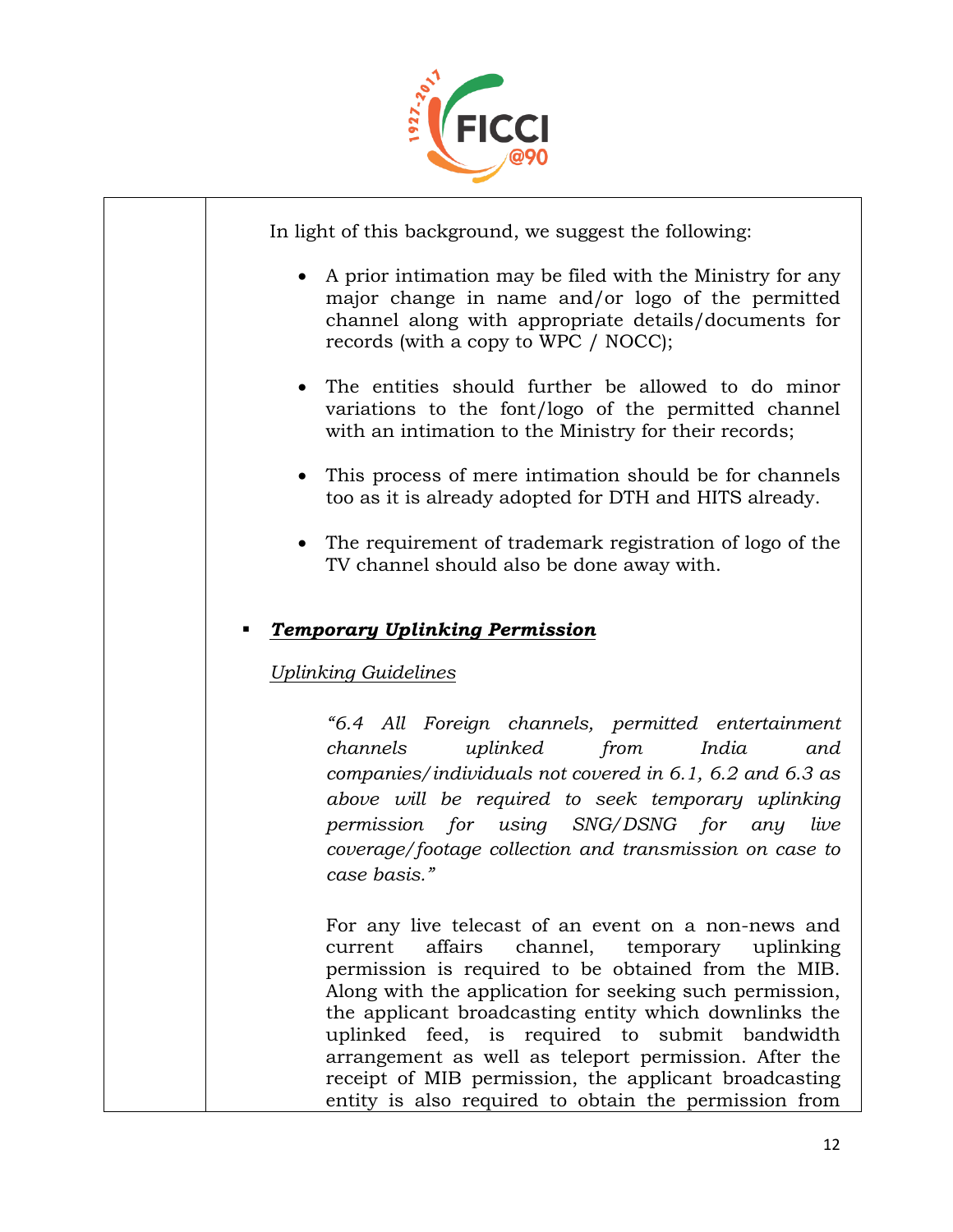

#### NOCC & WPC.

#### *Challenges faced by the Industry*

- There are various live events which require live telecast (for e.g. music concerts, sports {for e.g. cricket/hockey/kabaddi}, award functions) so as to enable the Indian viewers to get the benefit of live telecast of events. Some of these events are also required to be mandatorily made available to Prasar Bharti under the provisions of the Sports Broadcasting Signals (Mandatory Sharing with Prasar Bharti) Act, 2007. The rights to these events at times are procured only a few days before the scheduled live telecast of the event.
- Invariably, the existing procedure creates significant procedural delays in being able to procure the temporary uplink permission in an efficient and time bound manner. Moreover, at times due to uncertainty on receipt of permissions in a timely manner constrains the monetization of the event as it creates uncertainty with advertisers (including for events of national importance to be aired on Prasar Bharti's terrestrial and DTH networks). At times the broadcasters are constrained to cancel the live telecast of the proposed event which results in monetary and reputational loss.

#### *Recommendation*

- In lieu of the fact that the broadcasting entities are bound to comply with the provisions of the Programme Code and Advertising Code, hence any event/content proposed to be aired live on the channel would also need to follow the same principles, thus ensuring any content being aired is not in violation of the applicable laws.
- Further, the teleport/DSNG Vans used for uplinking of the live events from India are anyways cleared by the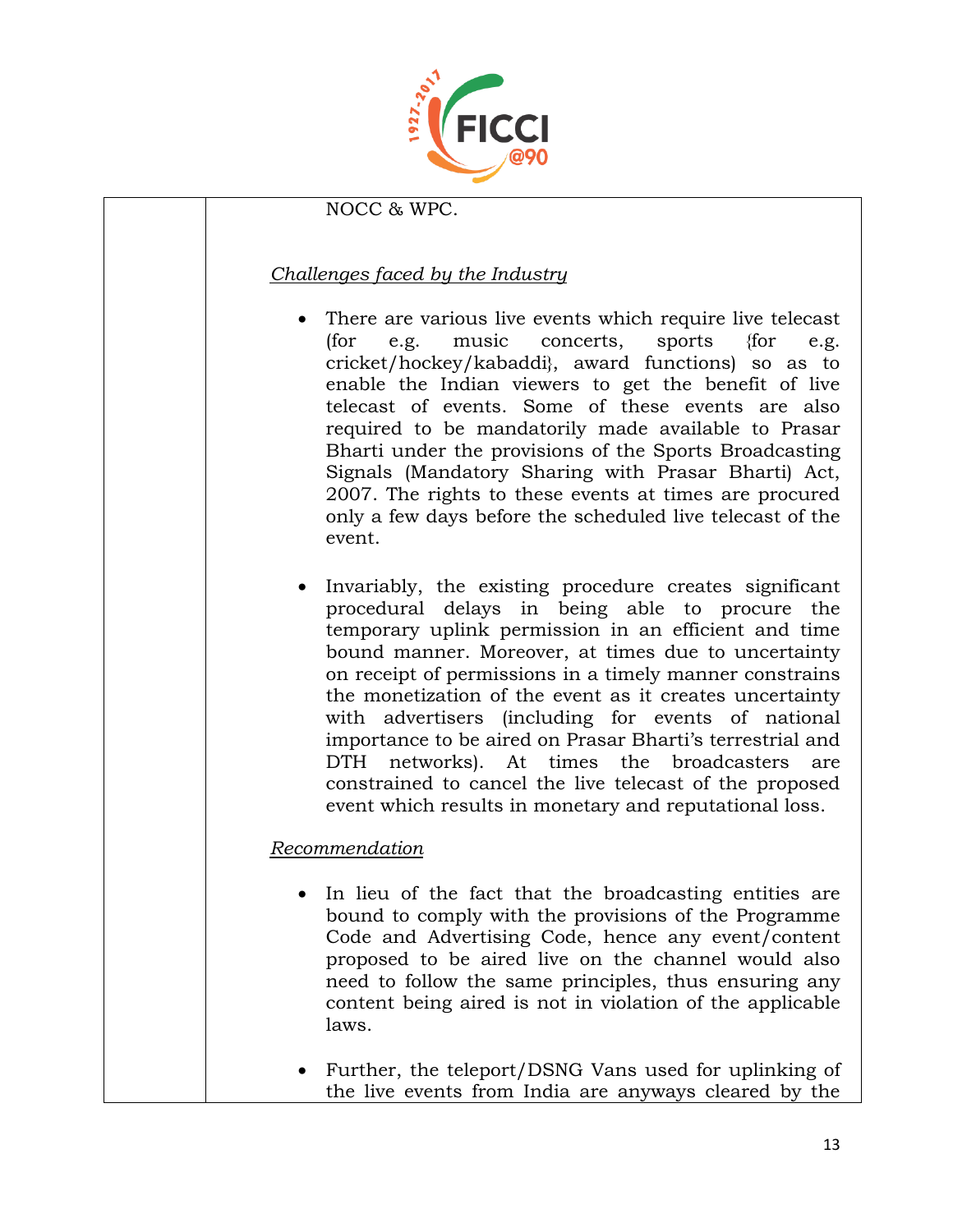

Ministry for carrying out live uplink for news channels.

- In the case of live uplinking of foreign events, the feed of such events is uplinked from foreign *satellites which are* downlinked to the permitted teleport at India before the same is telecast live on the channel, which also has to be in compliance of the Programme Code.
- In light of the aforesaid, there should not be any requirement for prior approval for uplinking of the live events.
- An intimation may however be filed with the Ministry along with appropriate details/documents for uplinking of the live event at least 7 days prior to the proposed airing of such live event, provided that in the case of events to which rights have been obtained within this 7 day period, as soon as is reasonably practicable.
- Further clear-cut guidelines should be issued by the Ministry including the list of documents/enclosures required to be submitted by the entities.

### *Transfer of Permission of Television Channels*

### *Uplinking Guidelines:*

*11.1. The permission holder shall not transfer the permission without prior approval of the Ministry of Information and Broadcasting. On a written request from the permission holder, the Ministry shall allow transfer of permission in case of merger/demerger/ amalgamation, or from one Group Company to another provided that such transfer is in accordance with the provisions of the Companies Act, and further subject to the fulfillment of following conditions:* 

*(i) The new entities should be eligible as per the*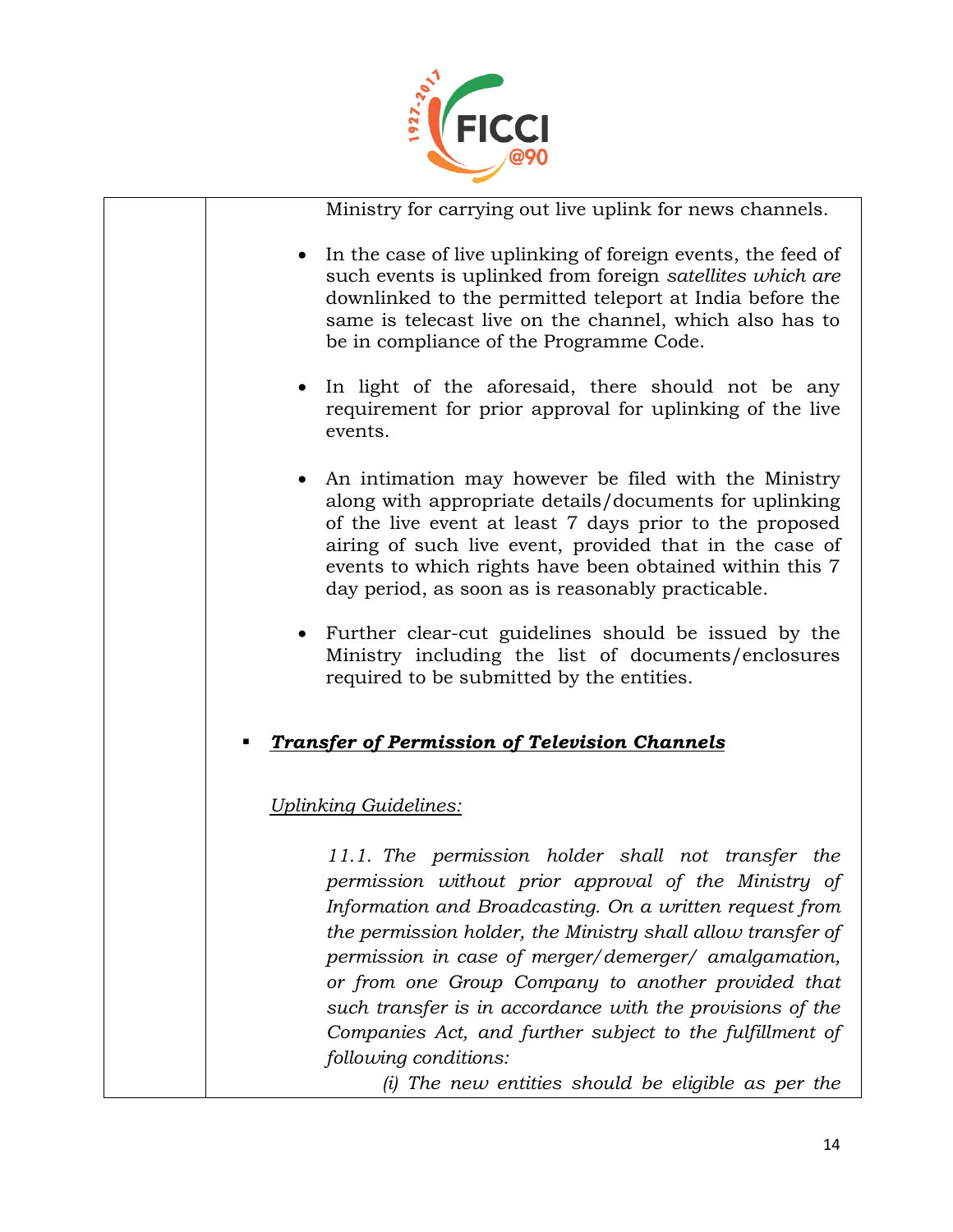

*eligibility criteria including the net worth and should be security cleared.* 

*(ii) The new entities should undertake to comply with all the terms and conditions of permission granted.* 

*Downlinking Guidelines*

*10.1. The permission holder shall not transfer the permission without prior approval of the Ministry of Information and Broadcasting.* 

*10.2. In case of transfer of permission of a Satellite Television Channel uplinked from India from one company to another as per the provisions of Uplinking Guidelines, the registration of the channel under the downlinking Guidelines shall also stand transferred to the new company.* 

*10.3. In case of companies permitted to downlink channels from other countries, on a written request from the permission holder, the Ministry shall allow transfer of permission in case of merger/demerger/ amalgamation, or from one Group Company to another provided that such transfer is in accordance with the provisions of the Companies Act, and further subject to the fulfillment of following conditions:* 

> *(i) The new entities should be eligible as per the eligibility criteria including the net worth and should be security cleared.*

*(ii) The new entities should undertake to comply with all the terms and conditions of permission granted.*

*Challenges faced by the Industry*

 The present era is that of consolidation and conversion. Transfer of business or undertaking through slump sale, business transfer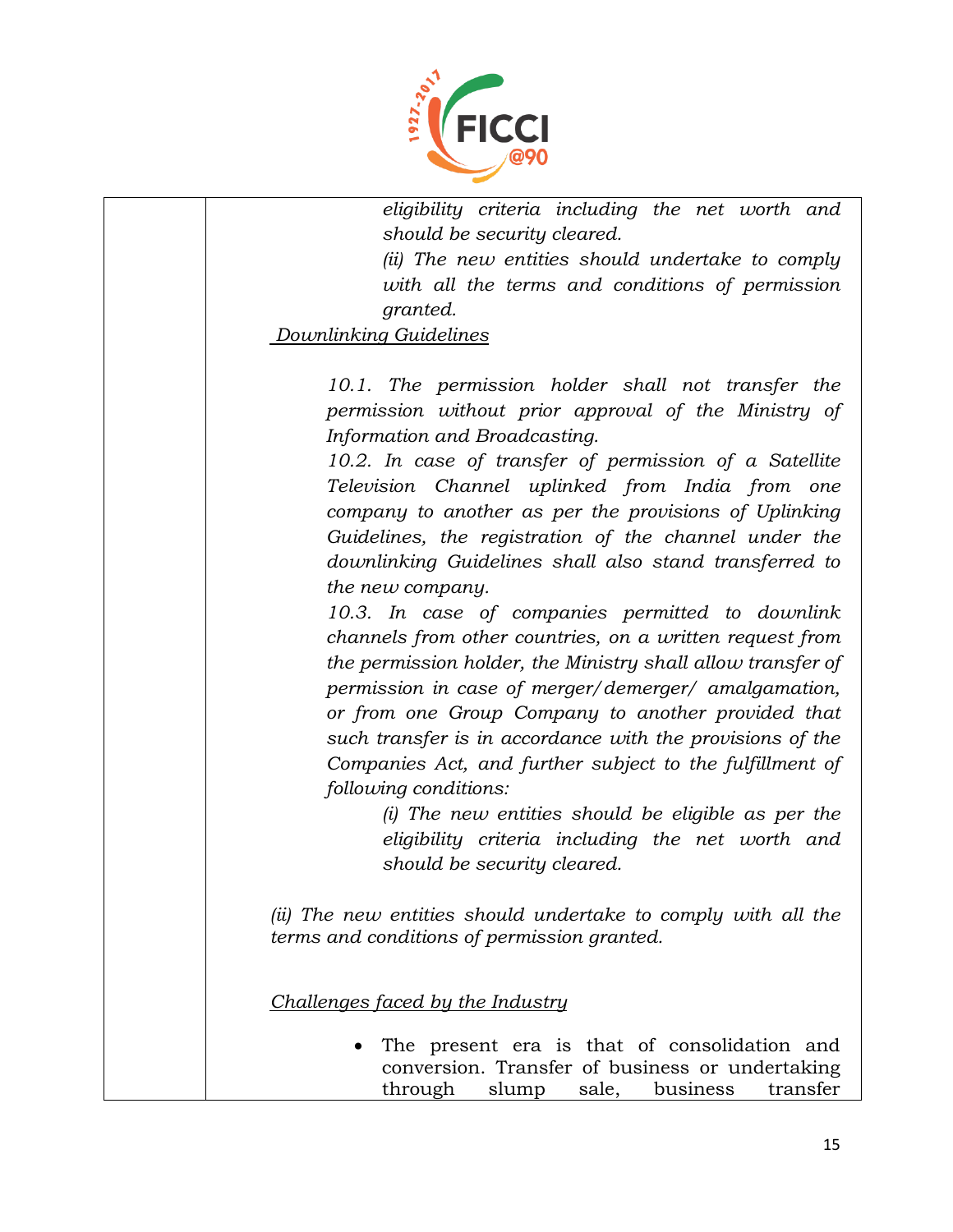

agreements, etc. are recognized methods of transfer in accordance with applicable law.

- The existing provisions do not recognize such methods of transfer. This Policy is strongly linked to 'Ease of Doing Business'. Therefore, all the relevant modes of business transfer as provided under the Companies Law need to be recognized under the Policy.
- Further, it should be clarified that no prior approval is required in case of merger/demerger/amalgamation/other accepted methods of transfer of business or undertaking.
- In case of merger/demerger/amalgamation, the permission should be transferred in favour of the Transferee Company so long as it is approved by the National Company Law Tribunal. A copy of the order of NCLT should be filed with the Ministry along with relevant documents.
- In case of transfer of business/undertaking through slump sale, business transfer agreements etc. the permission should be transferred in favour of the Transferee Company upon the parties filing the said agreement/arrangement with the Ministry.
- In case the transfer within the Group Companies. Since, the expression "Group Company" has not been defined in the Guidelines, we have a proposed a definition for the same.

#### *Recommendation*

Considering the aforesaid submissions, the provisions of the Uplinking and Downlinking Guidelines relating to the transfer of permission need to be revised and substituted as below:

*Transfer of Permission of Television Channels*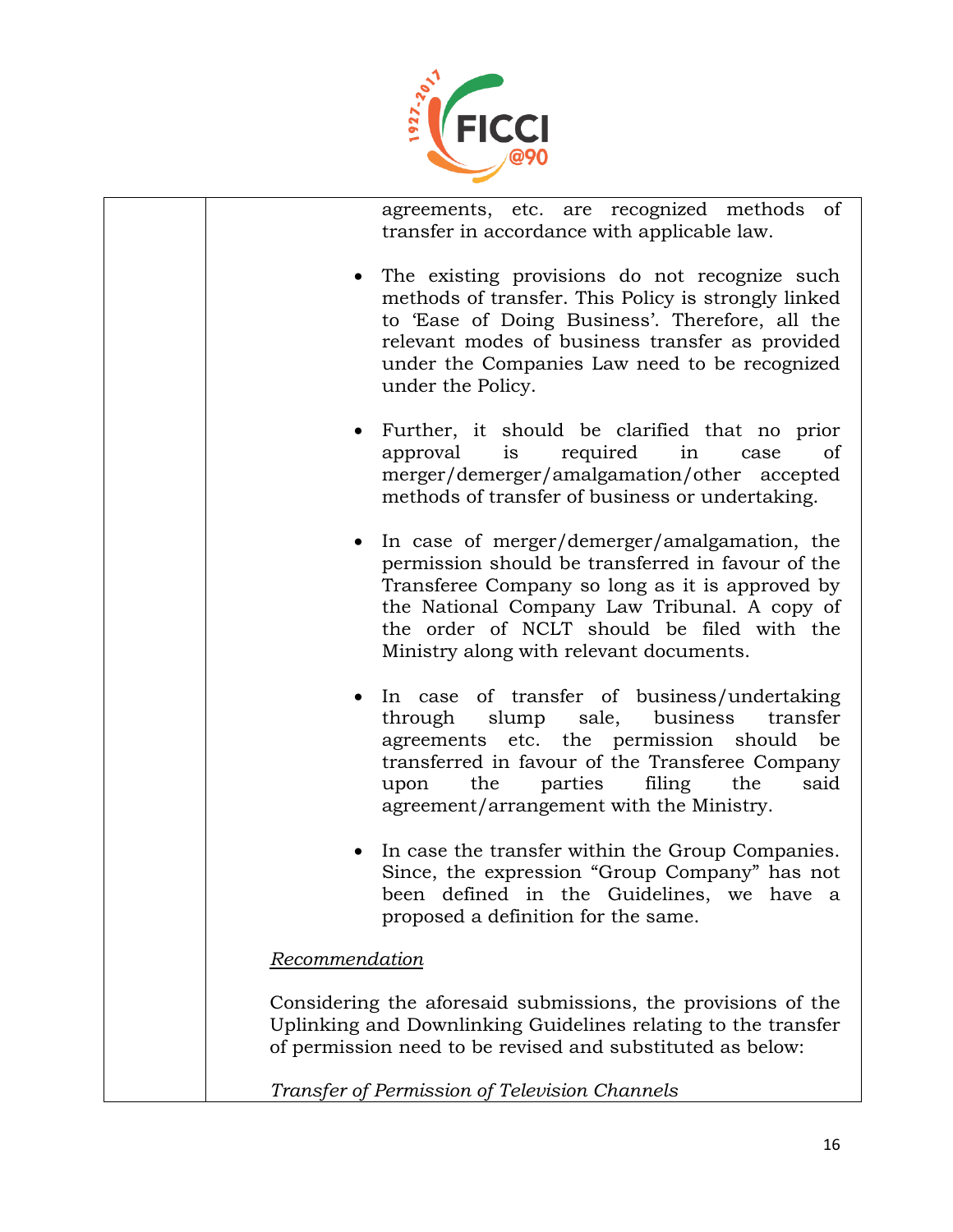

*On a written request from the permission holder, the Ministry shall allow transfer of permission:*

- in case of merger/demerger/ amalgamation which has been duly approved by the Court/Tribunal in accordance with the provisions of the Companies Act, 2013 provided that the permission holder files a copy of the order of the Court/Tribunal sanctioning the said scheme;
- in case of transfer of business or undertaking such as through slump sale, business transfer agreements or by such other means in accordance with the provisions of the applicable law, provided that the permission holder file a copy of the agreement/arrangement executed between the permission holder and the transferee company;
- in case of transfer within Group Company provided that the permission holder files an affidavit undertaking stating that the transfer is within the Group Companies.

"Group Company" in relation to another company means a company, which is under the same management and/or promoters or in which that other company has significant influence directly or indirectly and shall also include an associate company, subsidiary company, holding company or a joint venture company.

Explanation: For the purpose of this clause significant influence means control of at least 20% of total share capital or of business decision by way of agreement or otherwise.It is clarified that the transfer of permissions is subject to the fulfillment of following conditions:

The new entities should be eligible as per the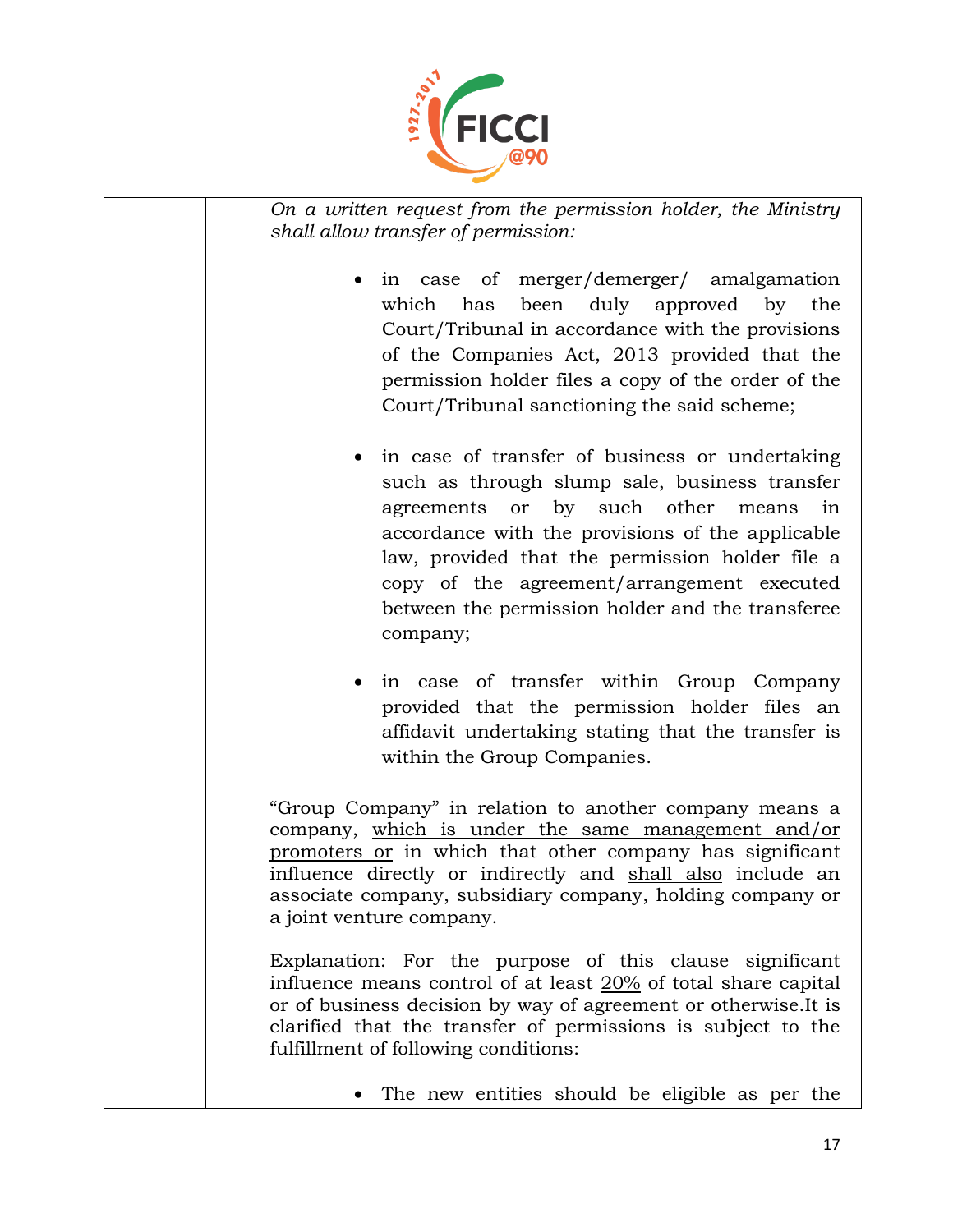

eligibility criteria including the net worth and should be security cleared.

 The new entities should undertake to comply with all the terms and conditions of permission granted.

*Unless anything to the contrary is notified by the Ministry, such new entity/acquiring company shall be deemed to be security cleared by the Ministry. The validity of the security clearance issued by the Ministry in favour of such Company shall be coterminus with the validity of the uplink/downlink license issued by the Hon'ble Ministry.* 

*For avoidance of any doubt, it is hereby clarified that in the event the new entity/acquiring company is an existing broadcasting entity holding a valid uplink and/or downlink permission issued by the Ministry, such an entity shall be deemed to be security cleared so far the transfer application has been filed by such company within its validity of the security clearance."*

### *Approval from Department of Space (dos)*

#### *Uplinking Guidelines*

*9.2 On the basis of information furnished in the application form, if the applicant is found eligible, its application will be sent for security clearance to the Ministry of Home Affairs and for clearance of satellite use to the Department of Space (wherever required).*

#### *Challenges faced by the Industry*

 Under the process stipulated for an uplink application, the applicant is required to enclose an uplink satellite capacity agreement with the foreign satellite operator. Once this agreement is signed, the charges for such capacity commence immediately, which are required to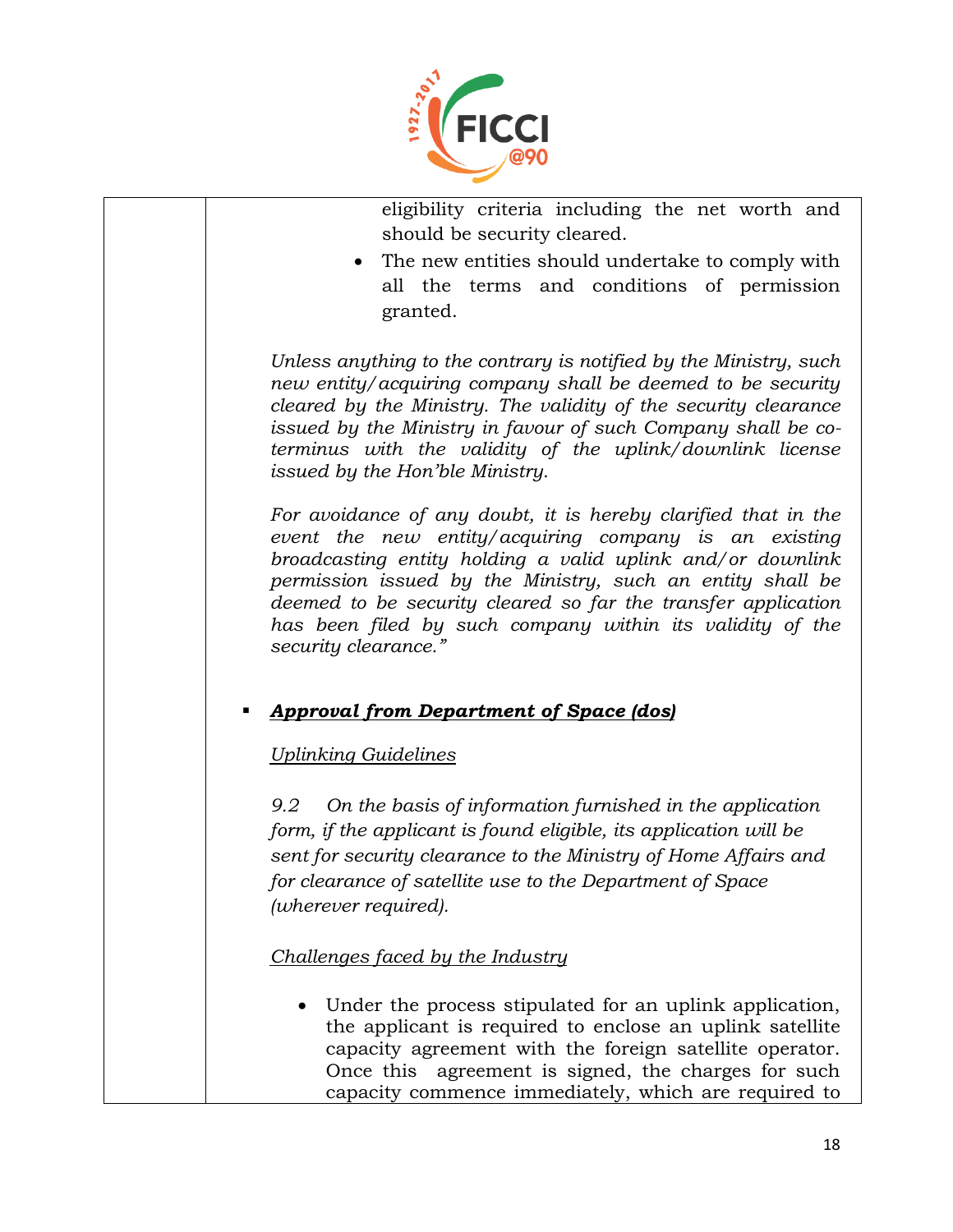

be paid to the foreign satellite operator. However, the MIB permissions a take long time, sometimes more than 12 months due to various reasons including security, channel and content approval, Directors approval, DoS referrals, WPC approval, teleport approval etc. This results in the following: (a) Charges are also required to be paid to the satellite operator, for the period for which the channel agreement has been signed, but the channel is not operational.; (b) Such charges can only be paid via RBI approval, which again needs MIB approval. Hence, the stipulated process at present is logically and practically incorrect, apart from causing huge wasteful expenditure of transponder charges for the applicant. We appreciate the recent notification dated February 22, 2017 issued by the Ministry of Information & Broadcasting in respect of Clause 9.2 of the Uplinking Guidelines waiving the condition to seek DOS approval. However, the said sub-clause 9.2 is under Clause 9 which relates to "Process for Obtaining Permission for new channels". It is thus not clear if the notification issued by the MIB would also cover the applications filed for change in teleport/satellite by the existing channels/permission holders. *Recommendation* We would sincerely appreciate if MIB could clarify that the said exemption on DOS approval shall also be applicable to the existing permission holders who seek

teleport.

to move the permitted channel(s) to an approved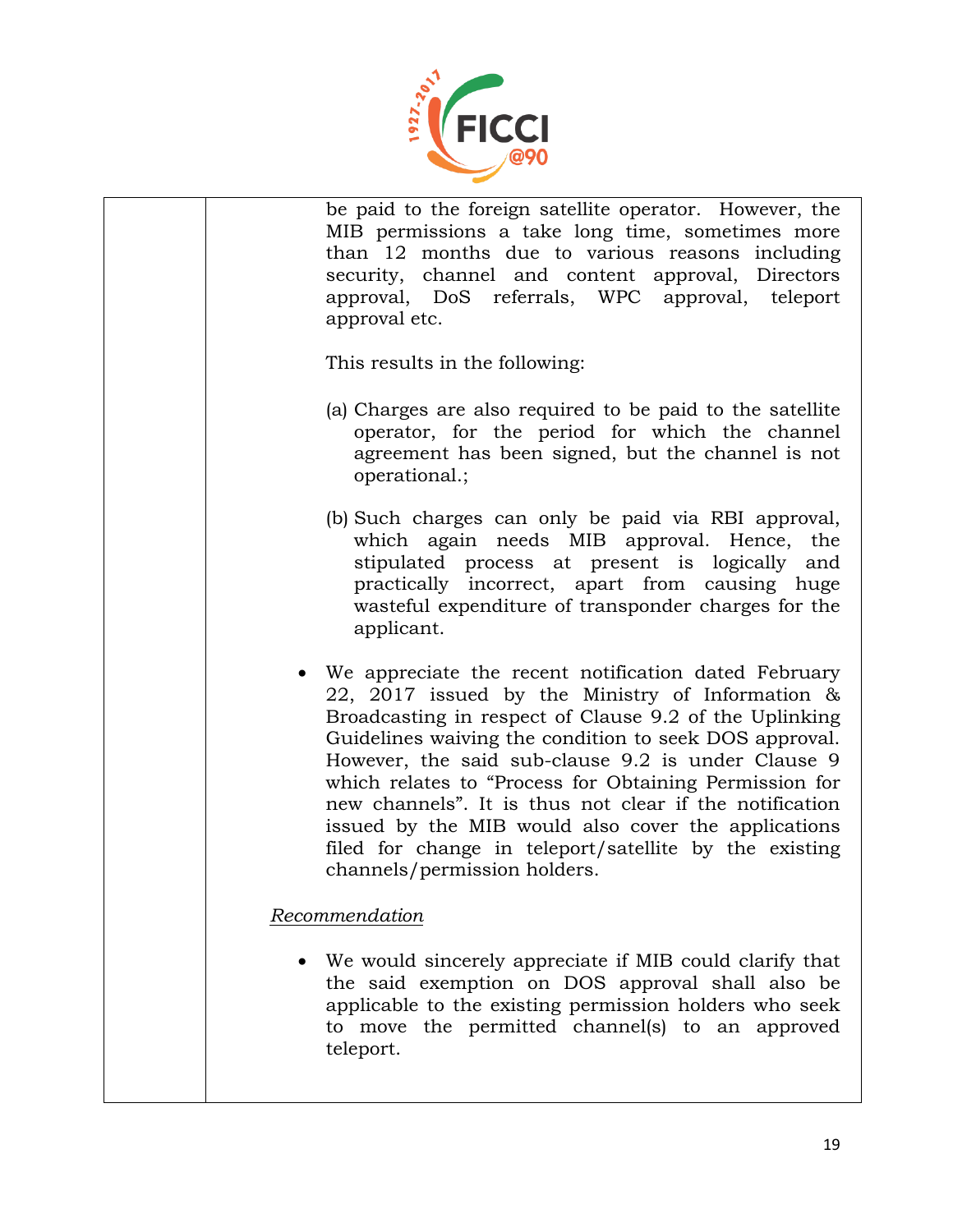

 Similarly, foreign satellites are currently permitted to provide services only after the same have been coordinated with ISRO. MIB could thus obtain list of such Foreign Satellites from DoS which are coordinated with ISRO, and the list of such Foreign Satellites could be made available on MIB's website. Broadcasters could then be aware on the list of permitted Foreign Satellites, and avail services only from such permitted Foreign Satellites for uplinking of signals. The specific frequency on which the channel is to be uplinked is in any event filed and approved by the WPC. This could facilitate MIB's process for approving new channels or change of satellite (in case of permitted channels), wherein they could refer to such list of Foreign Satellites rather than sending the file to DOS on each occasion.

### *Approval from Department of Revenue (dor)*

Certain broadcasters own the TV channels and downlink them in India. Uplinking of channels happen from international regions, for e.g. Singapore. Paragraph No. 1.3 and 1.4 of the Downlinking Guidelines which relates to the agency arrangement; do not apply to group of broadcasters. Even then, every time an application for a new channel is submitted, MIB sends intimation to DoR to examine the applicability of these guidelines in each case. Broadcasters have requested many times to MIB to not send its cases to the DoR as the same was not applicable. However, this practice continues, delaying the process.

It is submitted that the applications for new channels should be examined at the Ministry and should be sent to the DoR only if Guideline Nos. 1.3 and 1.4 are applicable in any particular case.

#### *Simplification of policy framework through "Single Window" system*

The Ministry of Information and Broadcasting ("MIB") already has a "single window" system namely "Broadcast Sewa" which allows the applicant to submit the application via a single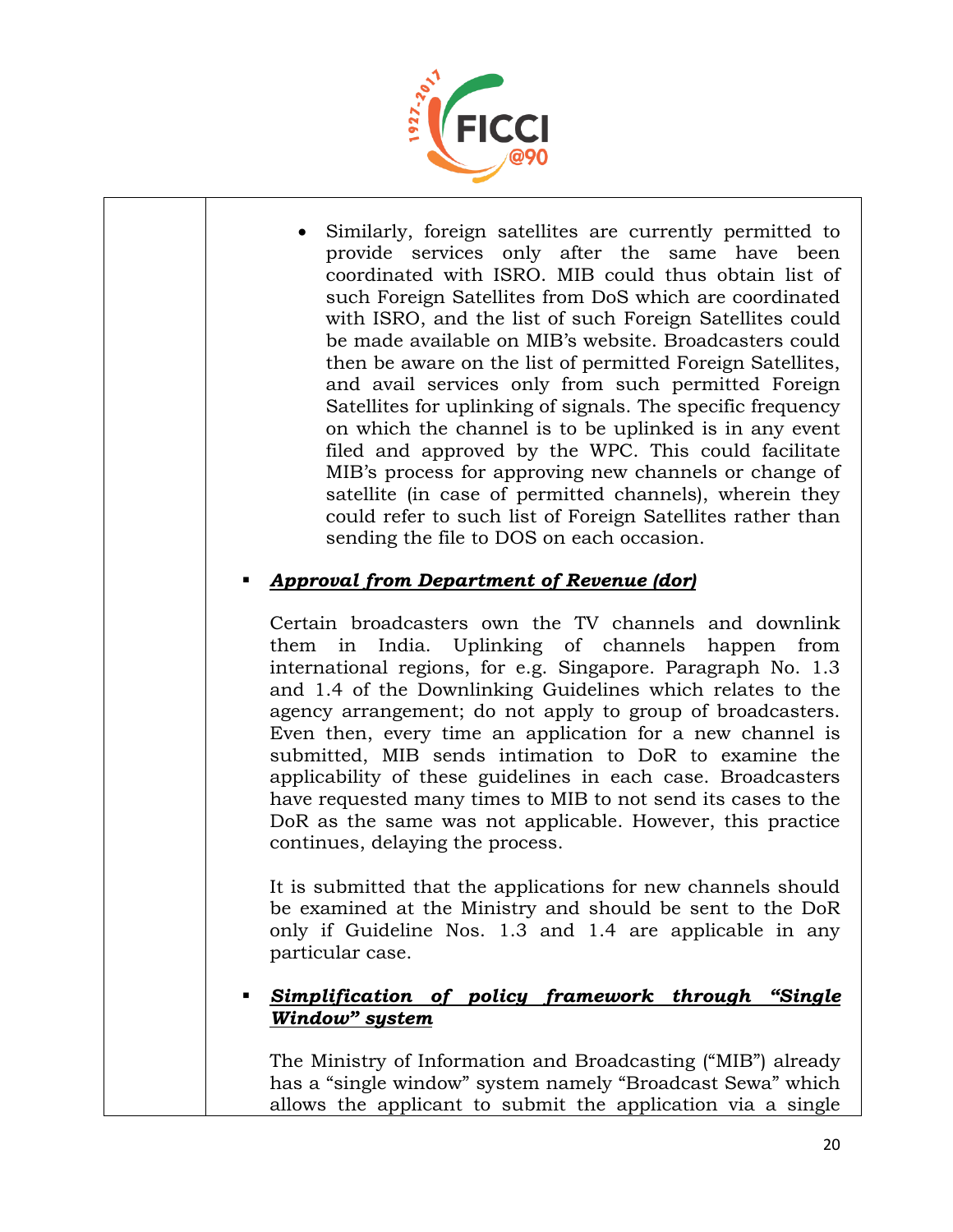

window. However, approvals from other Ministries and departments like Ministry of Home Affairs ("MHA"), Department of Space ("DoS"), Ministry of Corporate Affairs ("MCA"), Ministry of Finance ("MoF"), Wireless Planning Commission ("WPC") and National Operations and Control ("NOCC") are not included in this single window system. Having a "single window"system will allow speedy and effective application process for all fillings. This can be done by filing applications online at MIB and other Ministries and departments can give their comments and approval online. To avoid delays in approval from multiple ministries, there has to be specific time window to clear the applications so as to enable the satellite operators and the business to plan proper business planning well within timelines. This will greatly aid in improving the ease of doing business for the broadcast industry.

#### *Change in policy framework based on new technologies and innovation*

It has been previously stated on record by TRAI that the perception of the broadcast industry has changed and matured over the years. The consumers now have various modes of accessing broadcast TV content due to advent of new technologies and use of latest techniques by the broadcast industry. It is therefore suggested that the policy framework should encourage adoption of new technologies as well as removal of seeking permission for the slightest of modification or innovation.

### *Change in language and TV format*

A mere intimation for change in language of a TV channel should be given from the broadcaster to MIB. The content, whether it be in any language, would already comply with the Program Code. When the content of the TV channel, remains the same, the broadcaster may be allowed to broadcast different variants of the same TV channel in SD, HD, 4K, etc. formats but the broadcaster can pay separate license fees for each of these formats.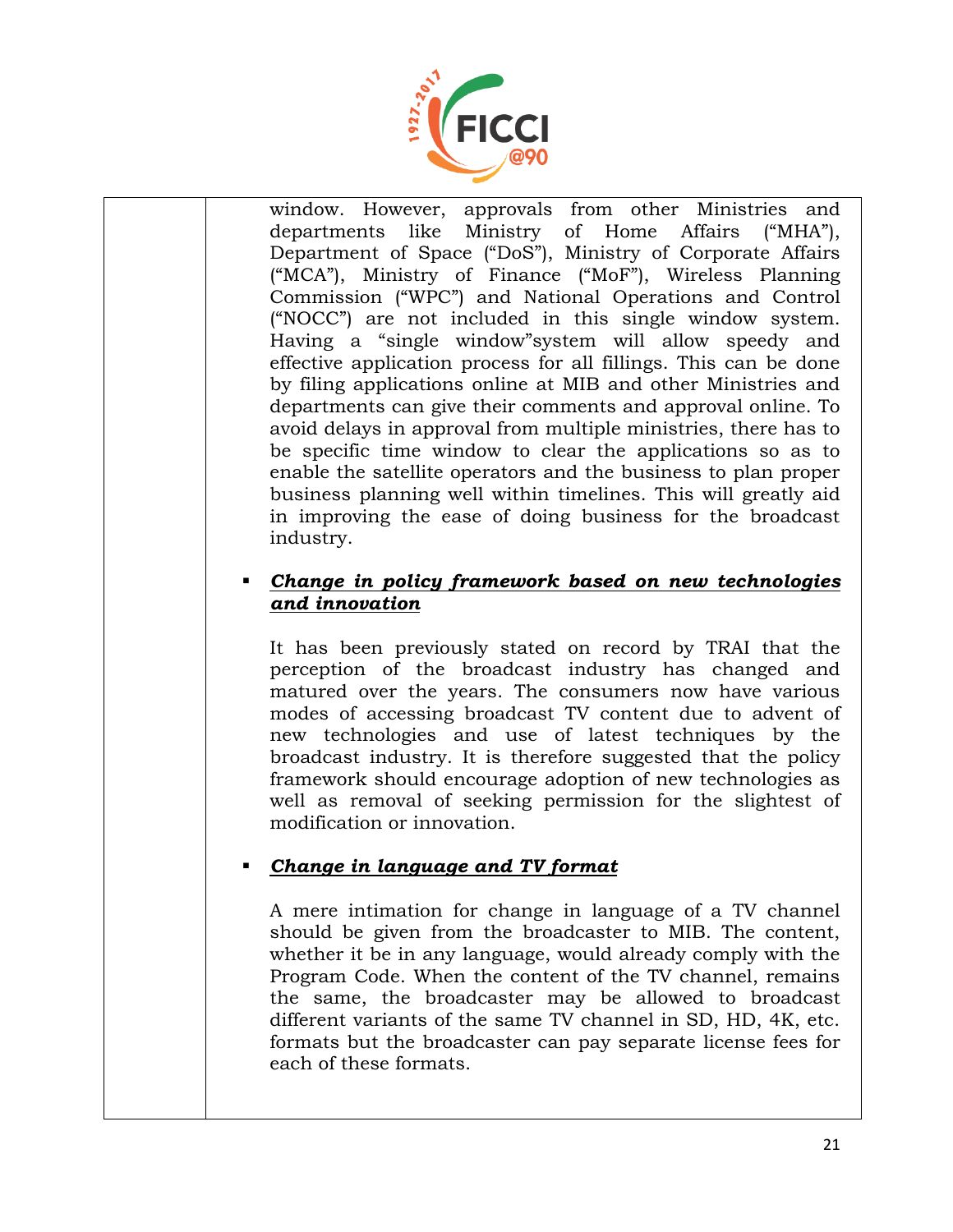

#### *Simplification of Annual Renewal Process*

To improve the ease of doing business in the broadcast sector, the annual renewal process of satellite TV channels needs to be simplified. It is suggested that the annual renewal fee for ten years shall be payable as one-time fee. Further, new provisions to the effect can be incorporated that by giving prior notice, the permission granted to broadcasters can be withdrawn even when the broadcaster has permission for a longer period.

#### *Live coverage of events of national importance including sports events*

Sports broadcast is all about making live sports events available to the consumers. Sports channels are "non- news and current affairs" channels under the ambit of licensing guidelines of MIB and have to take temporary permission for live uplink. This is a very cumbersome process for temporary uplink of sports events. It is suggested that sports broadcasters should be allowed to self-declare that they shall be broadcasting sports live events and no news or news related content on this live feed. They should be allowed to merely intimidate and get approval of MIB within a specific time window. They should be allowed to share only the broad details of the sports events including name of team, tournament, venue and start and end date. The sports broadcasters should be permitted to take one-time permission for temporary uplinking of sports events for entire calendar year, which shall support business needs and consumer experience.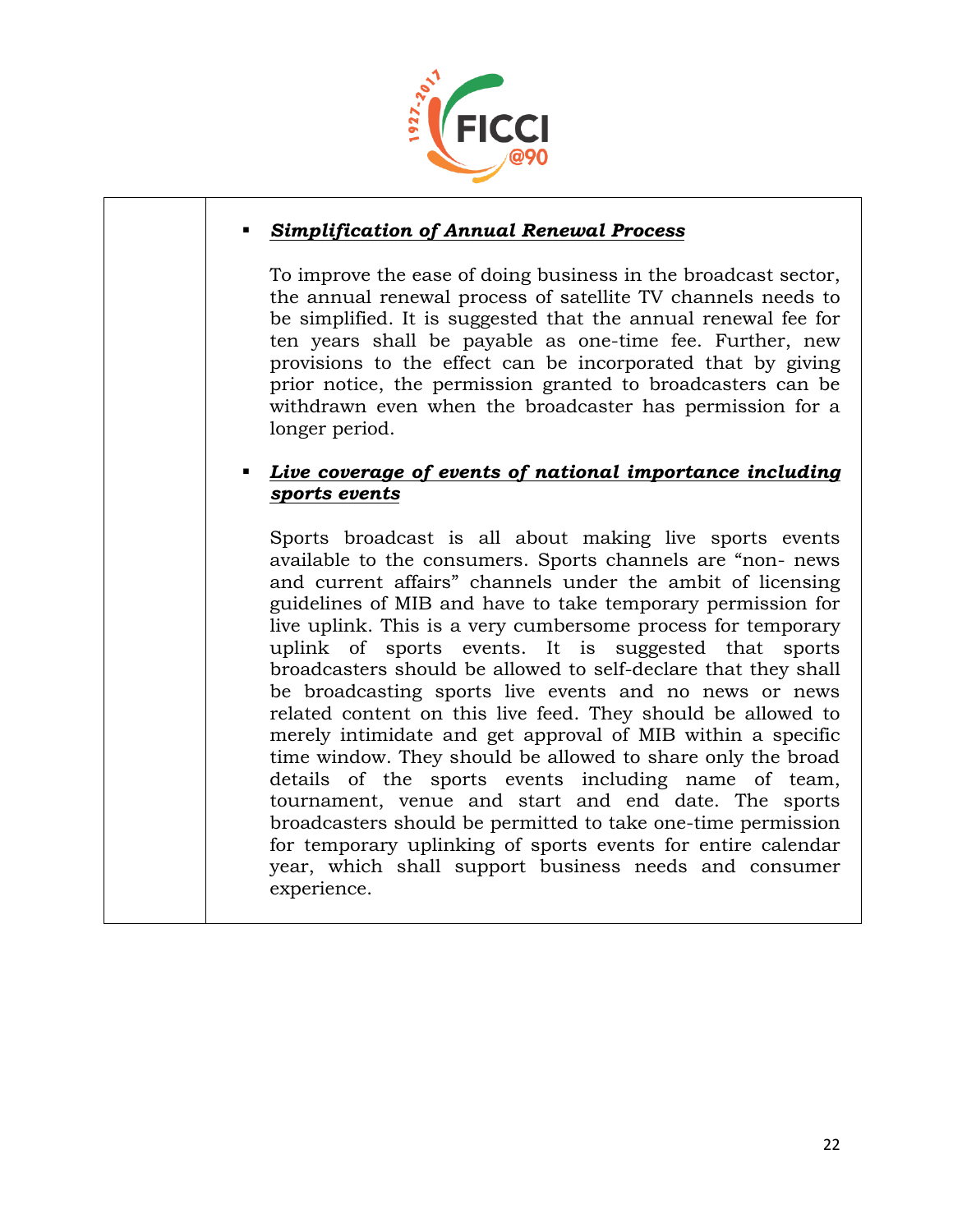

### **Issues related to DTH/Teleports/HITS**

| Q6.       | Do you feel the need to simplify policy framework for seeking<br>permission/license for starting and running of following<br>services-<br>(i) Teleport services<br>(ii) DTH service<br>If yes, what changes do you suggest so that process of grant of<br>permission/license can be simplified and expedited? Give your<br>comments with justification.                                                                                                                                                                                                                                                                                                                                                                                                                                                                                                                                                                                                                                                                                                                                                                                                                                                                                                                                                                                                                         |
|-----------|---------------------------------------------------------------------------------------------------------------------------------------------------------------------------------------------------------------------------------------------------------------------------------------------------------------------------------------------------------------------------------------------------------------------------------------------------------------------------------------------------------------------------------------------------------------------------------------------------------------------------------------------------------------------------------------------------------------------------------------------------------------------------------------------------------------------------------------------------------------------------------------------------------------------------------------------------------------------------------------------------------------------------------------------------------------------------------------------------------------------------------------------------------------------------------------------------------------------------------------------------------------------------------------------------------------------------------------------------------------------------------|
| Response: | The issues affecting the DTH/Teleports/HITS Sector is as follows:<br>Simplification of process regarding permission/license for<br>п<br>starting and running Teleport services<br>There is a need to simplify the process as well as make it time<br>bound for teleport services so as to improve the ease of doing<br>business in the broadcast sector. As on date, for a teleport to<br>begin its operation, it has to go through a cumbersome process<br>to apply to various ministries/departments. An online "single"<br>window" system should be created for the teleport applicants<br>as well.<br><b>WPC</b> permission<br>٠<br>Currently, Teleports are given one year WPC permission with<br>an annual renewal process. Due to the delay in WPC<br>permission, it delays the permission for foreign exchange<br>remittance, which further impacts the compliance<br>of<br>contractual obligations with the satellite service provider. WPC<br>permission should also be given for 10 years at one time and a<br>compliance report can be submitted to WPC and MIB on<br>annual basis. A mere intimation should be given to WPC and<br>NOCC when additional channels are added by the same<br>applicant on the same transponder and frequency, provided<br>WPC and NOCC permissions have been given for a<br>transponder on a certain frequency for a channel already. |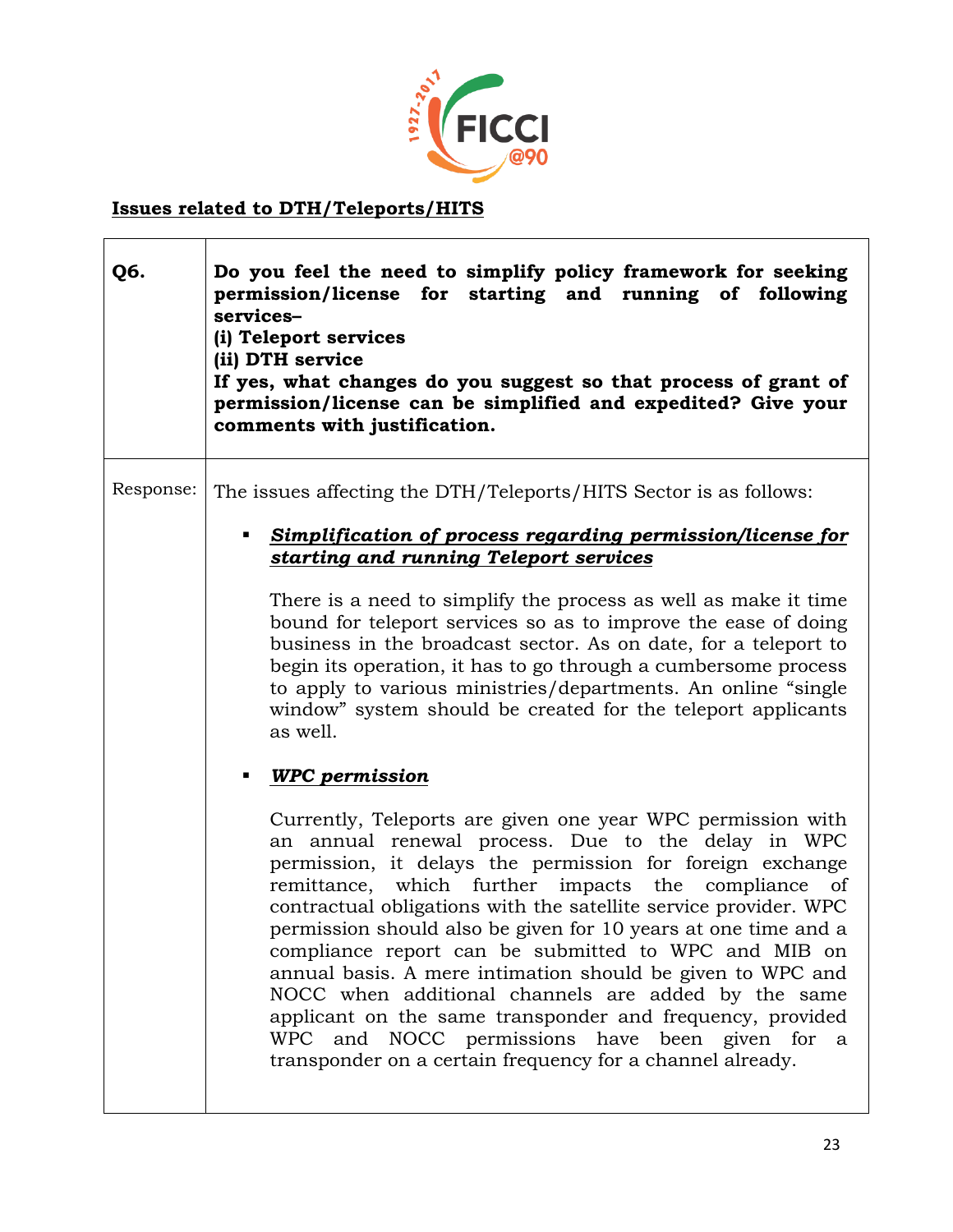

#### *Open Sky Policy*

An "open sky" policy for DTH is the need of the hour and will provide vast value added services and immersive interactive content to the consumers. DTH operators should be allowed to hire Ku band transponders from foreign satellite providers directly. The Ku Band downlink should be allowed only if an uplink license from India is also obtained. This will allow DTH operators to provide all channels to the consumers including the new ones on board.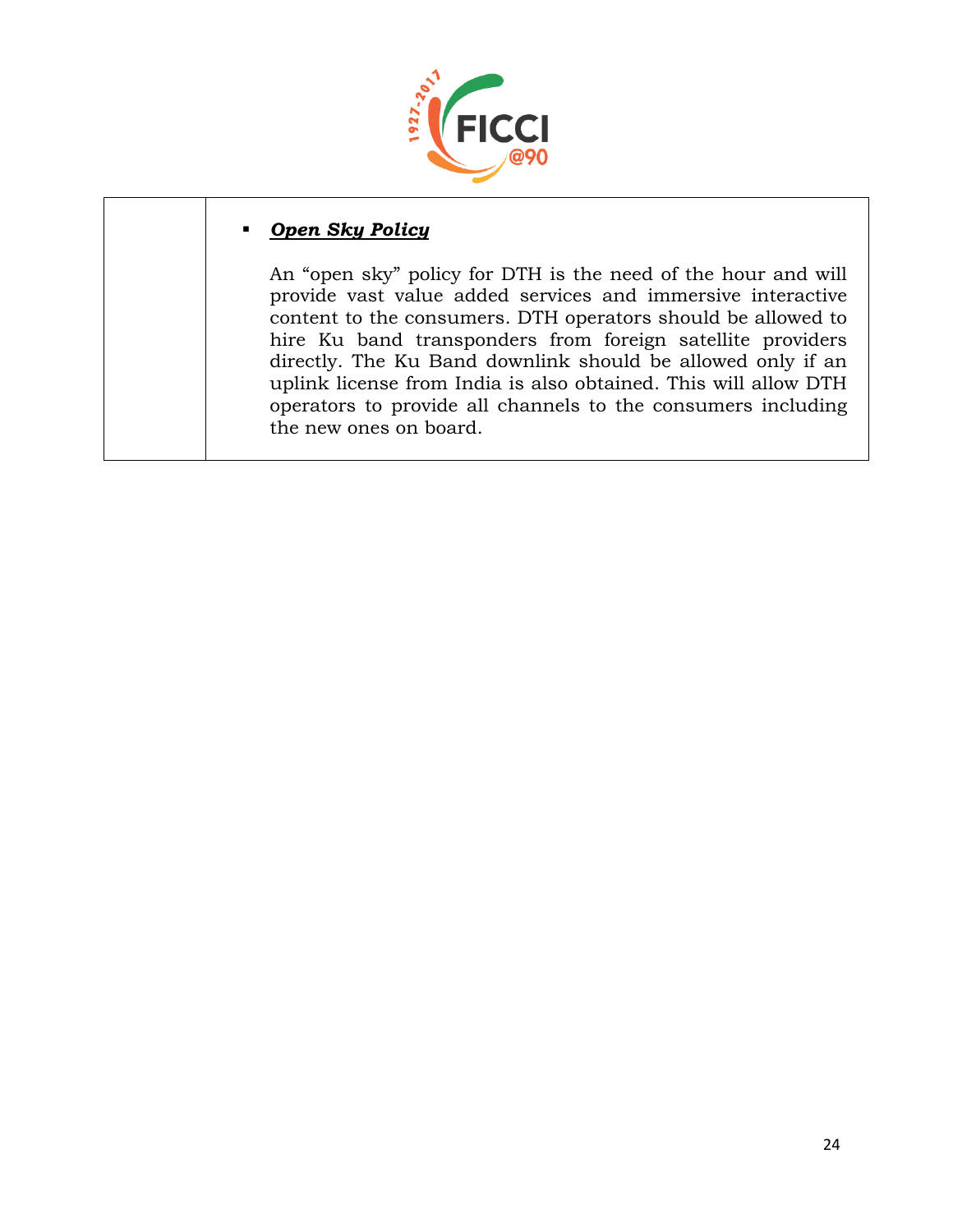

### **Issues related to Private FM Radio/ Community radio**

| Q11.      | What are the issues in the extant policy guidelines that are<br>affecting the ease of doing business in FM sector? What changes<br>and modifications are required to address these issues? Give<br>your comments with justification.                                                                                                                                                                                                                                                                                                                                                                                                                                                                                                                                                                                                                                                                                                                                                                                                                                                                                                                                                                                                                                                                                                                                                                                                                                                                                             |
|-----------|----------------------------------------------------------------------------------------------------------------------------------------------------------------------------------------------------------------------------------------------------------------------------------------------------------------------------------------------------------------------------------------------------------------------------------------------------------------------------------------------------------------------------------------------------------------------------------------------------------------------------------------------------------------------------------------------------------------------------------------------------------------------------------------------------------------------------------------------------------------------------------------------------------------------------------------------------------------------------------------------------------------------------------------------------------------------------------------------------------------------------------------------------------------------------------------------------------------------------------------------------------------------------------------------------------------------------------------------------------------------------------------------------------------------------------------------------------------------------------------------------------------------------------|
| Response: | The issues affecting the FM Radio Broadcasting Sector is as follows:<br><b>Minimum Annual License Fee Payable by FM Broadcasters</b><br>٠<br>who Migrated from Phase-II to Phase-III in 2015<br>Every broadcaster who migrated from Phase-II to Phase-III is<br>compelled to pay annual license fee which is calculated as the<br>higher of<br>a) 2.5% of the One Time Entry Fee (OTEF) determined in the city<br>through fresh bidding<br>b) 4% of the gross revenues of the broadcaster in that city.<br>As a result of this formula, most broadcasters are falling under point<br>a). The problem is that point a) was set by only fresh bidders, but<br>the impact is on all incumbent broadcasters who did not bid also. As<br>an example, in the city of Delhi, one sole bidder/winner paid Rs 168<br>crores for the single frequency that was put on auction. As per<br>formula a), the annual license fee comes to approx. Rs 4.2 crores. All<br>broadcasters are compelled to pay a minimum of Rs 4.2 crores. This<br>is too high. As a result of this, broadcasters are suffering financially,<br>responding by cutting jobs,<br>reducing<br>are<br>marketing<br>and<br>investments, etc. This is a huge point that broadcasters consider to<br>be making it difficult to do business. Instead, point a) should be<br>based on 2.5% of the migration fee paid by all broadcasters who<br>migrated from Phase-2 to Phase-3. The Union Government could<br>resolve this issue by changing the formula and making it more |
|           | logical.<br>Very high Reserve Fees are making auctions to fail<br>п<br>In batch-2 auctions of Phase-3, only 66 of the 266 frequencies put<br>on auction were successfully bid out. The rest were all rejected by<br>the bidders. As a result, expansion of FM radio has stalled. We                                                                                                                                                                                                                                                                                                                                                                                                                                                                                                                                                                                                                                                                                                                                                                                                                                                                                                                                                                                                                                                                                                                                                                                                                                              |

recommend that this should be amended before subsequent rounds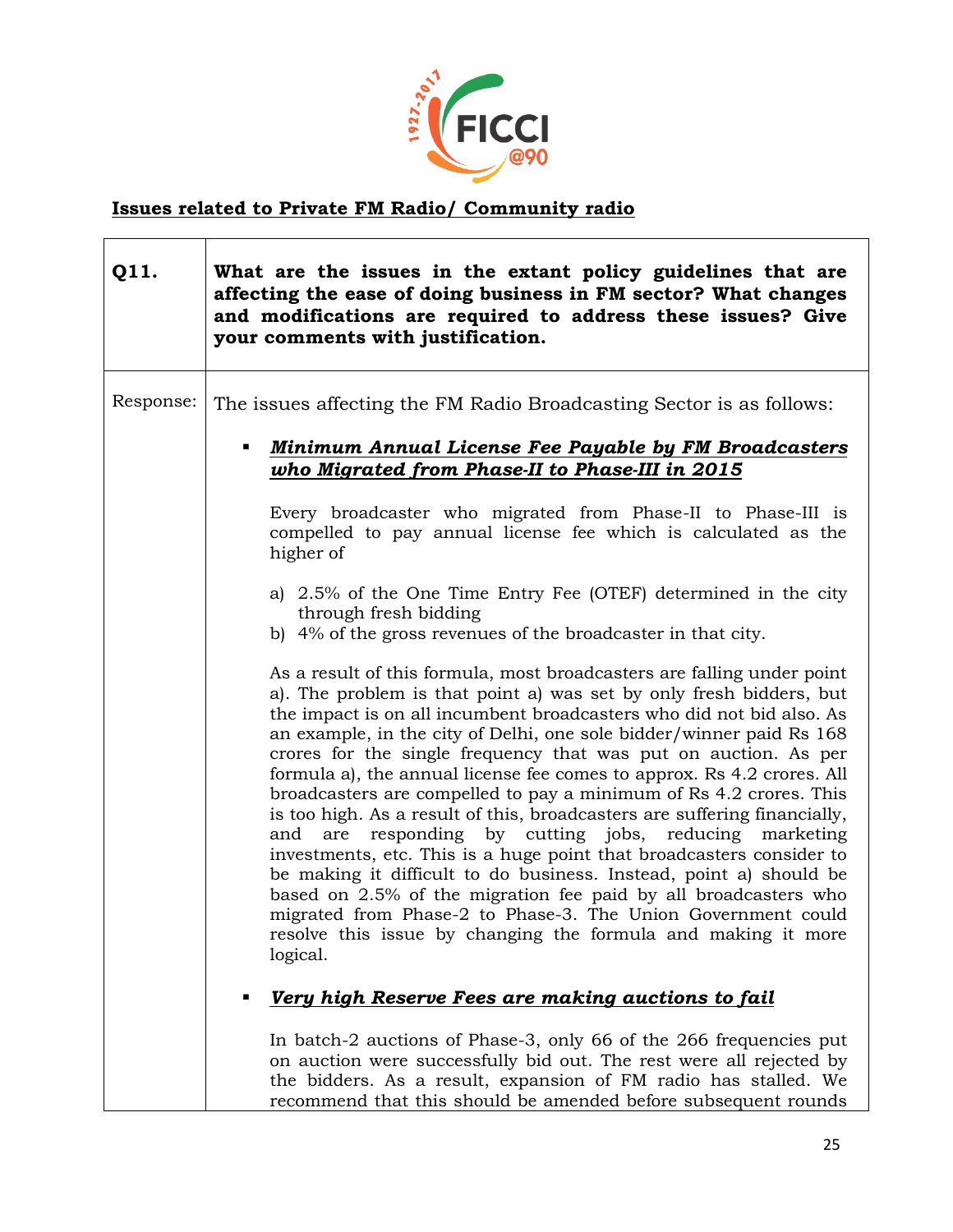

of auctions. This will ease business in a big way.

#### *Issues with Radio Policy*

Phase-III policy disallows private broadcasters from airing news and current affairs programs, unless they are procured from Prasar Bharati. The government states that it is incapable of monitoring the news content of radio broadcasters. All other media are allowed to air news and current affairs programs. Only radio is singled out for this policy. Radio broadcasters have paid their entire OTEF in advance to the government. They have signed an agreement with the government (called Grant of Permission Agreement – GOPA) which compels them to strictly follow AIR's program code.

This aside there is several other problems with the policy. Resolving these policy issues will help the government itself by helping auction more frequencies and launching more services in more cities around the country. It will also support ease of doing business in the industry.

 *Providing a one-time WPC (Wireless Planning & Coordination) license versus seeking an annual renewal from WPC Wing of the Ministry of Communications*

#### *Offset of Union Government Dues with Union Government Receivables*

Presently, there is no interest paid on overdue payments of Department of Audio Visual Publicity (DAVP) and the National Film Development Corporation (NFDC) to the FM Radio Broadcasters. However, the Union Government levies heavy payment of interest on overdue payments of annual license fees of FM Radio Broadcasters. It is recommended to permit an offset of all Central Government dues against the Minimum Annual License Fees payable to the Union Government, as both DAVP and the collection of annual license fee is administered by the same Ministry of Information & Broadcasting.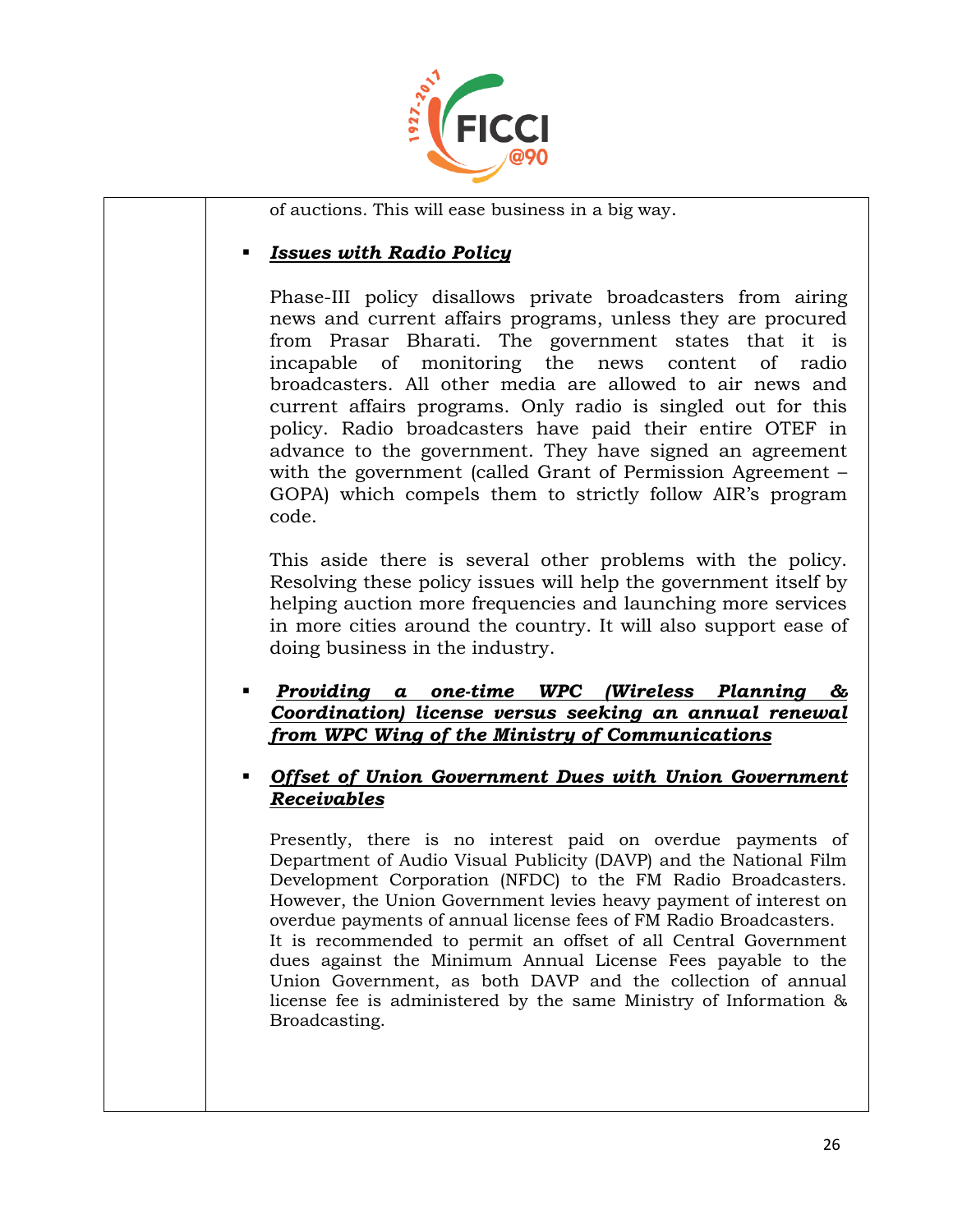

#### *Rein In the Anti-Competitive Nature of Prasar Bharati*

Competition Commission of India (CCI) has made a prima-facie observation that the Prasar Bharati is in the dominant position as far as providing infrastructure to FM broadcasters is concerned. FM Radio Broadcasters have also raised issues of high cost levied by Prasar Bharati for transmission infrastructure which may not be in line recommendations of the Ministry of Finance issued on August 2015.